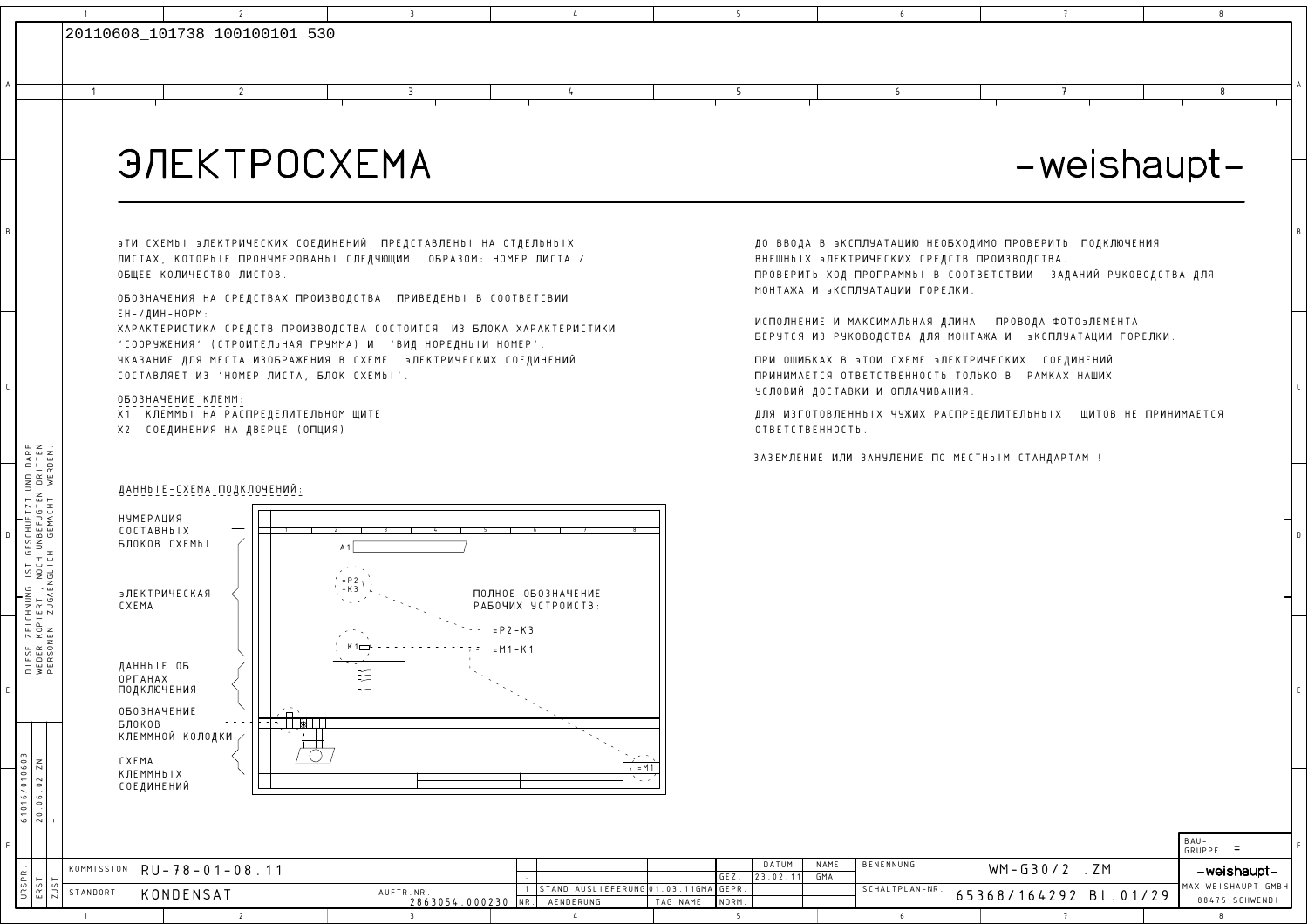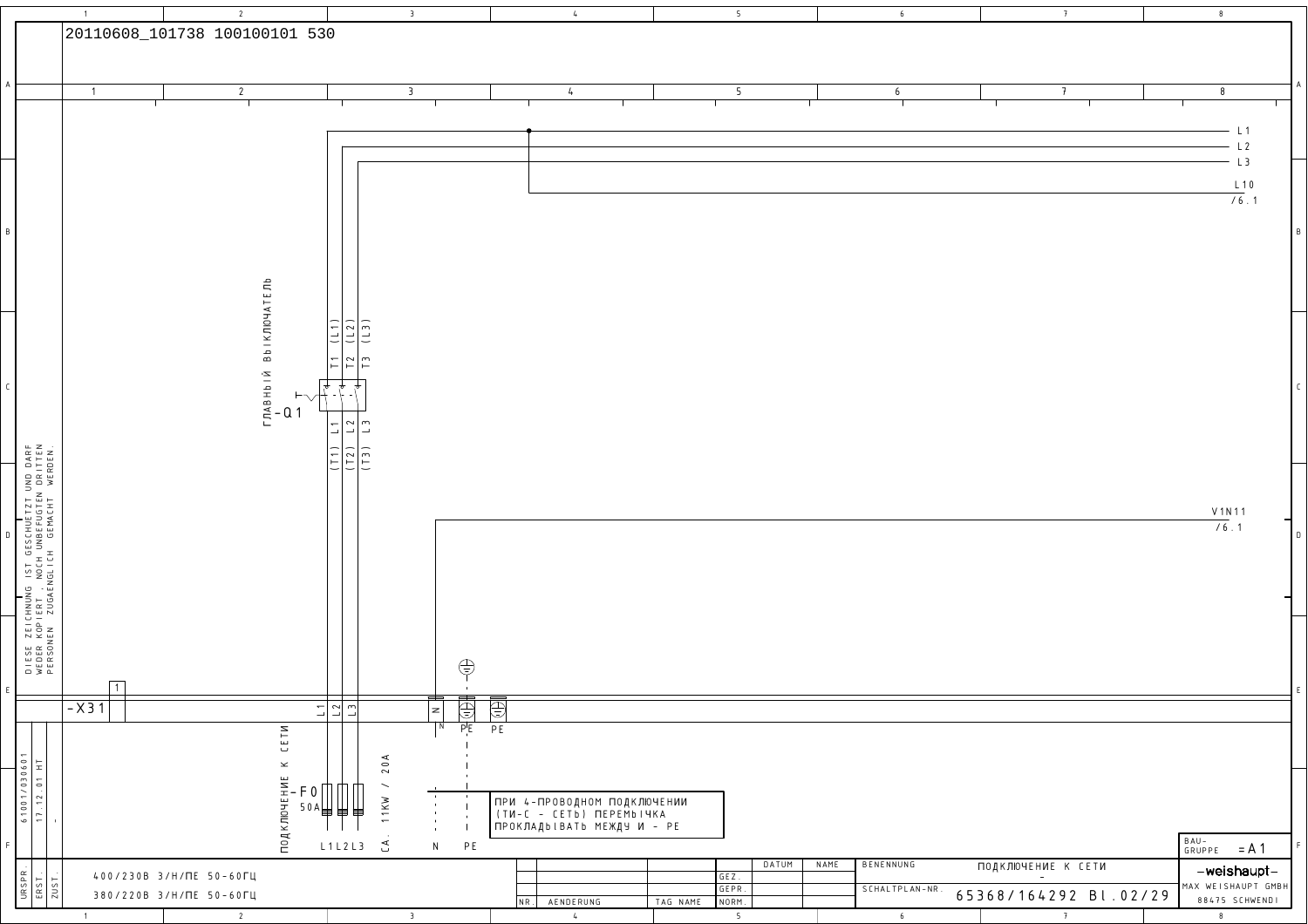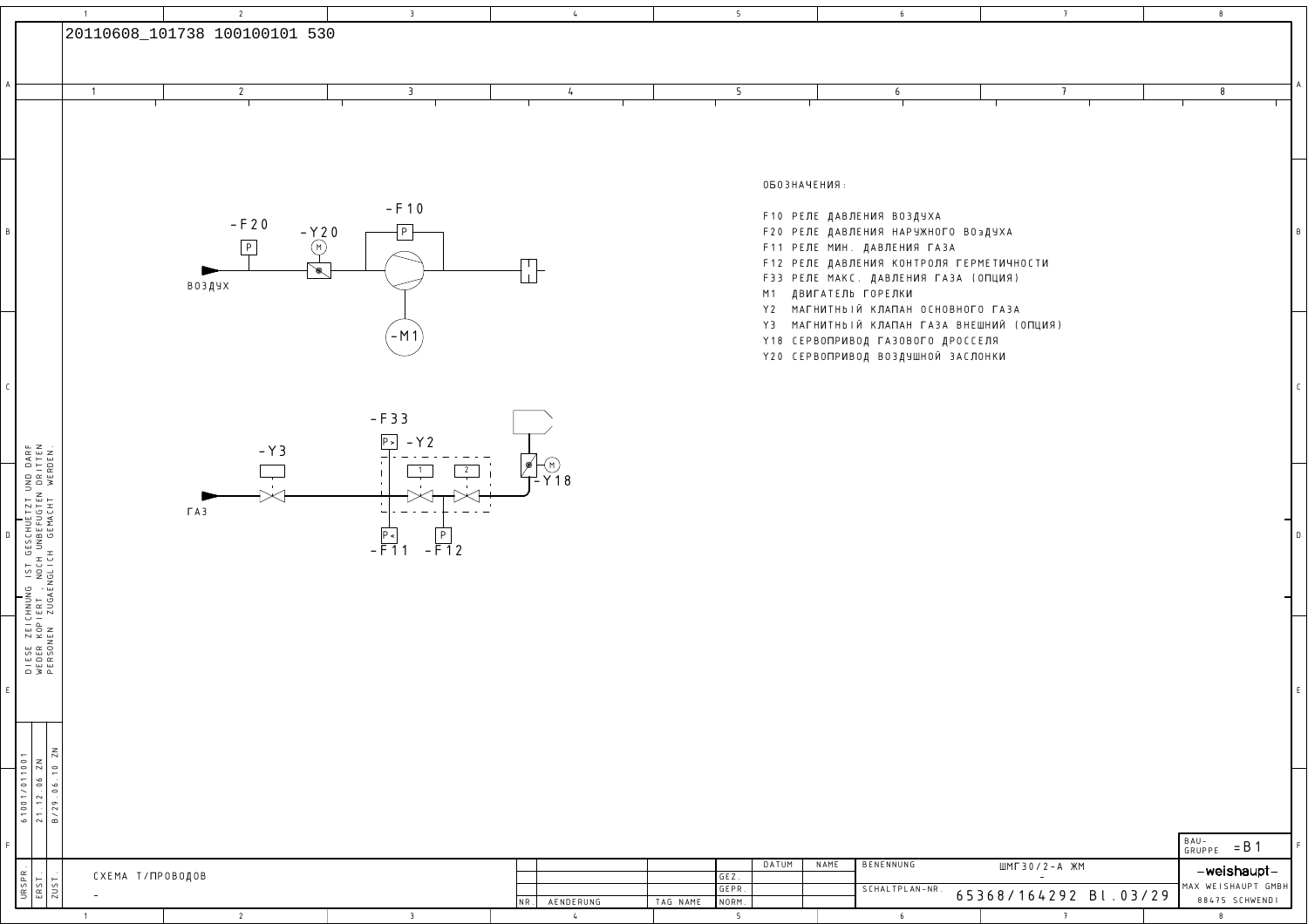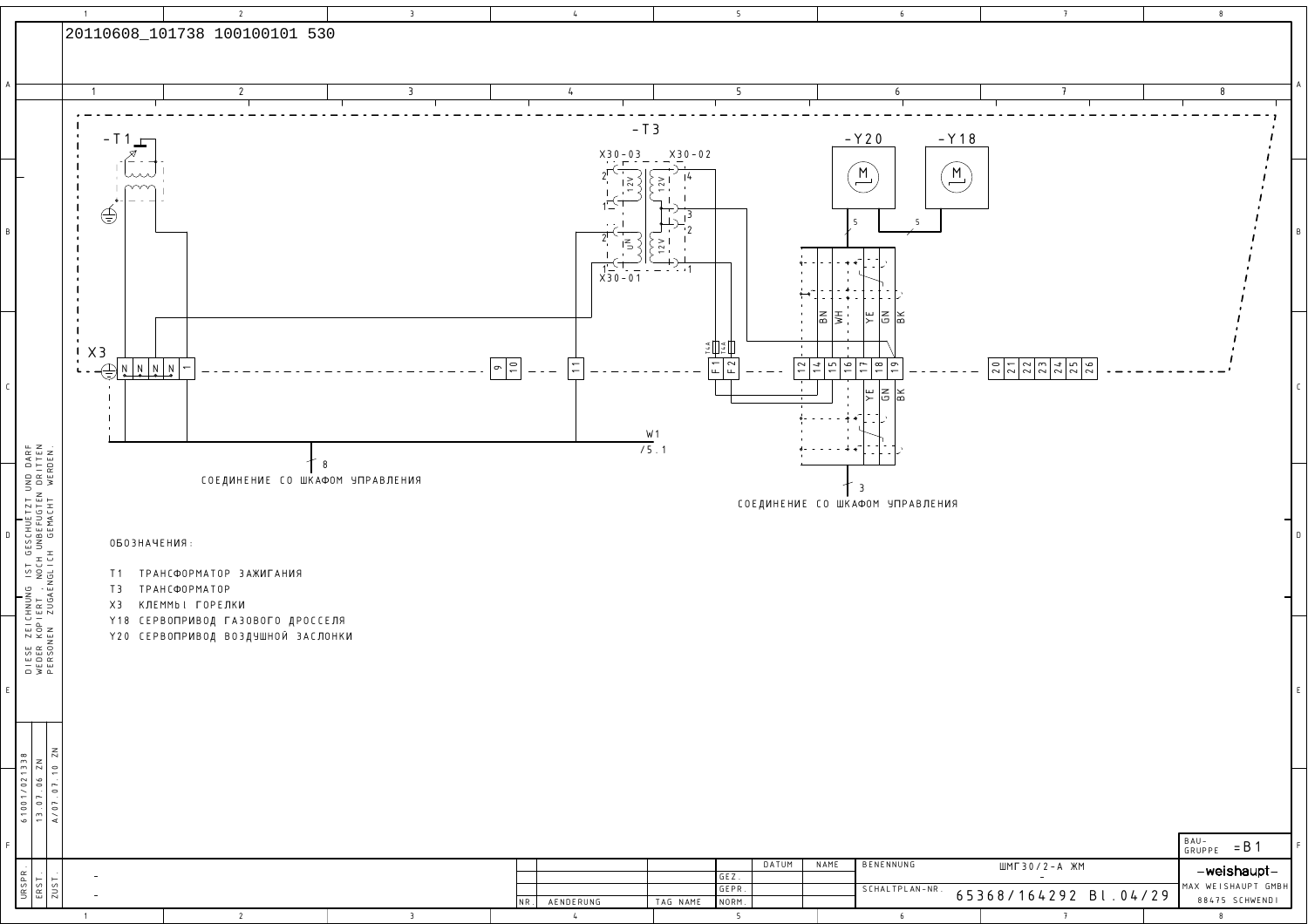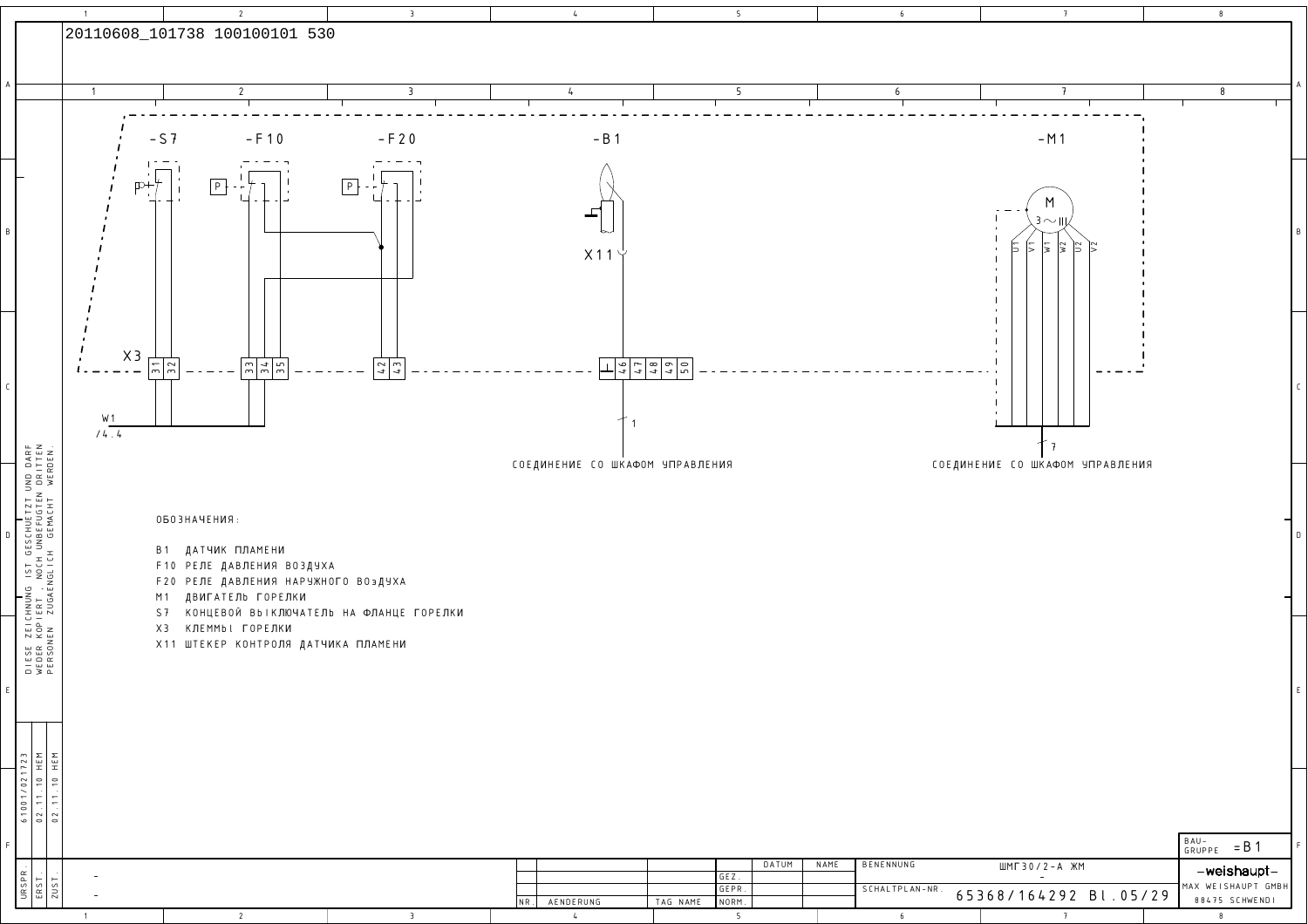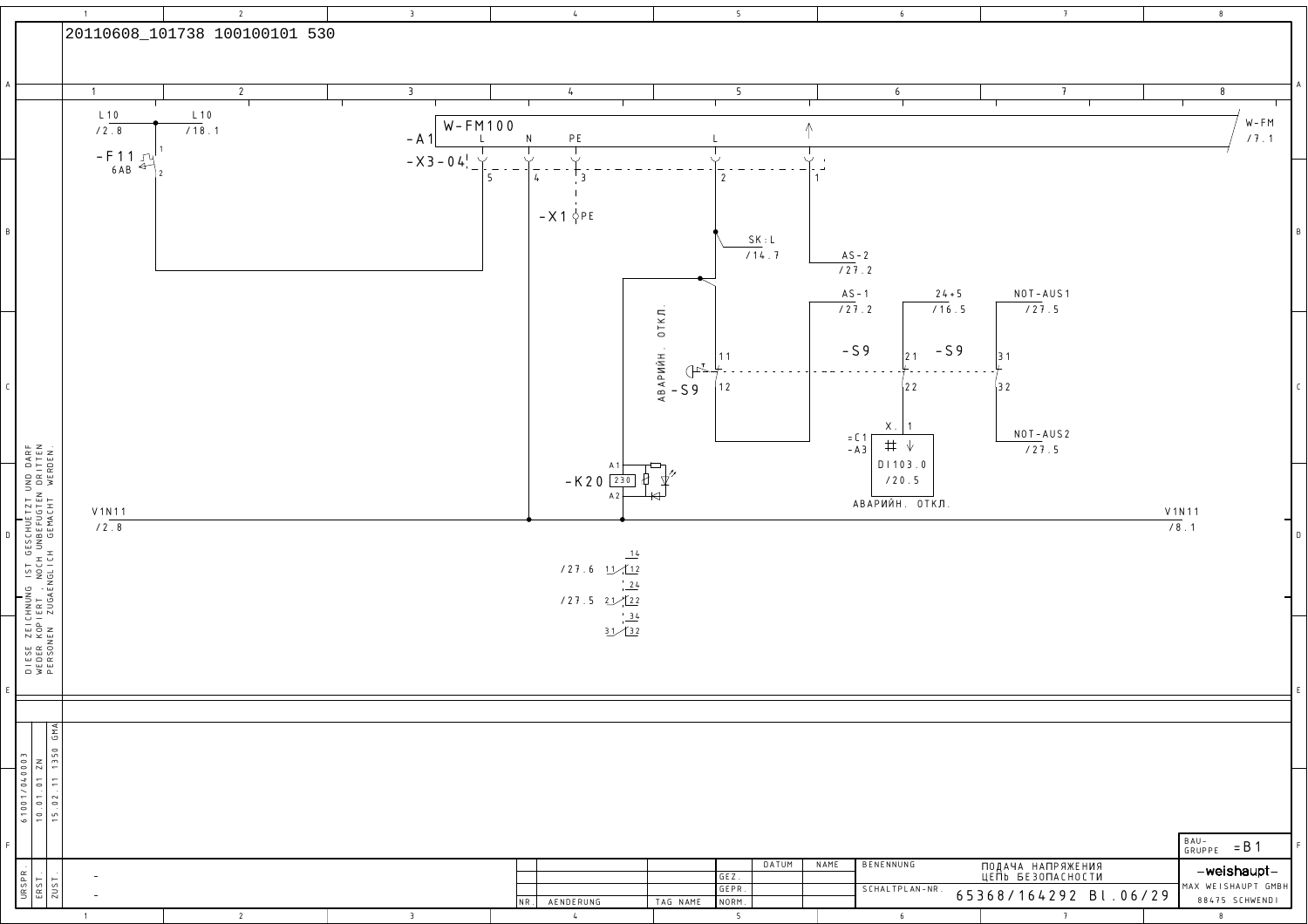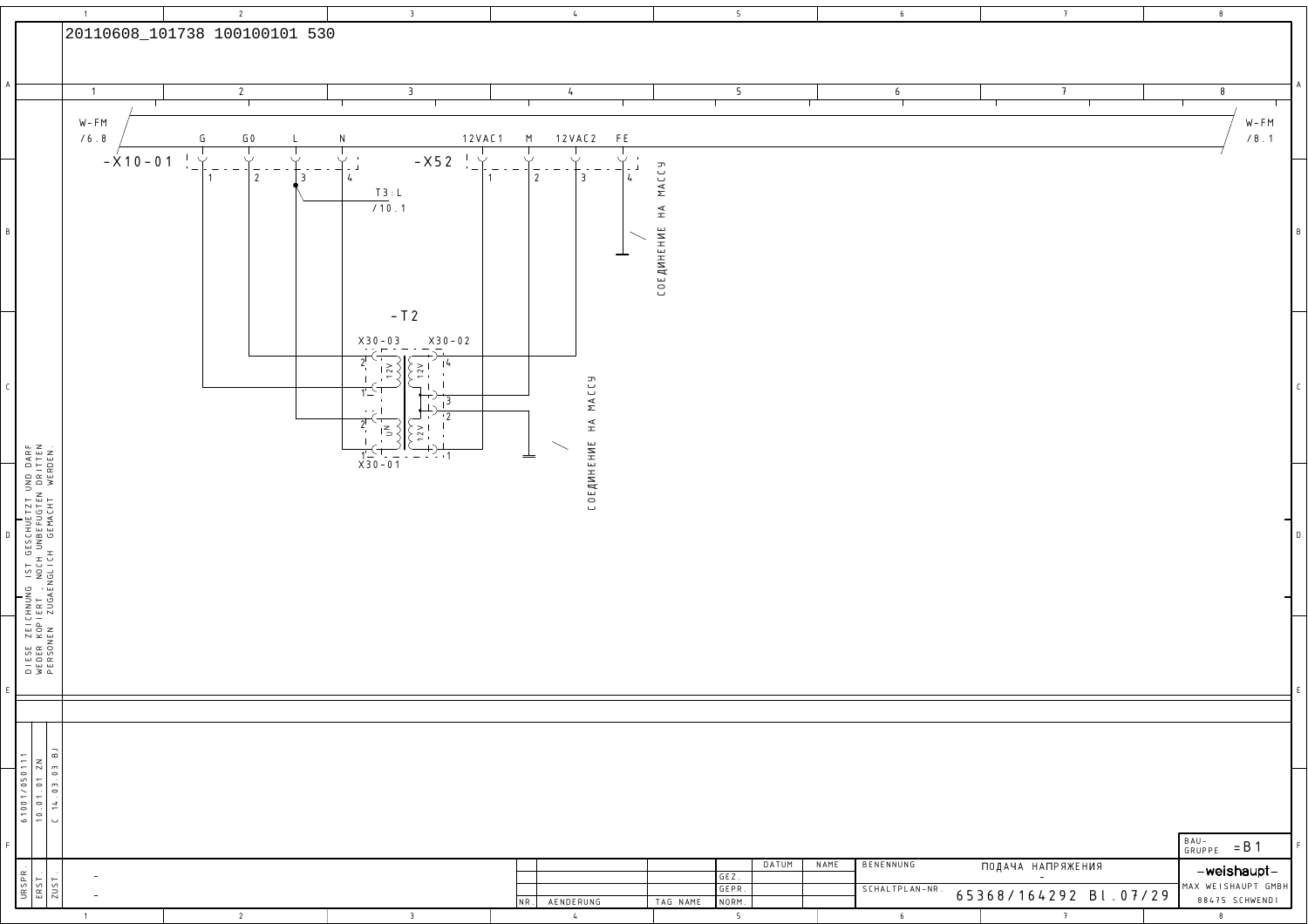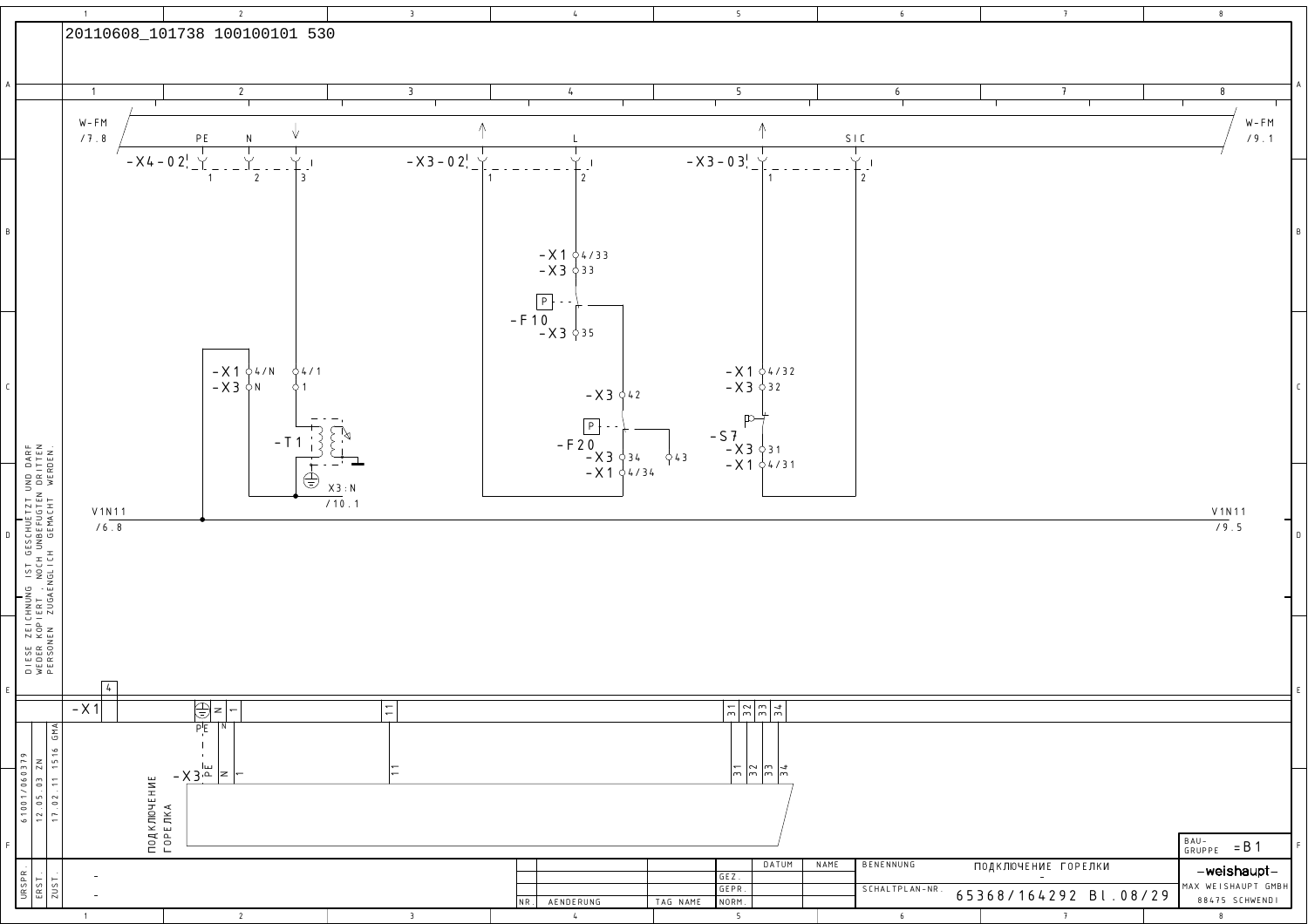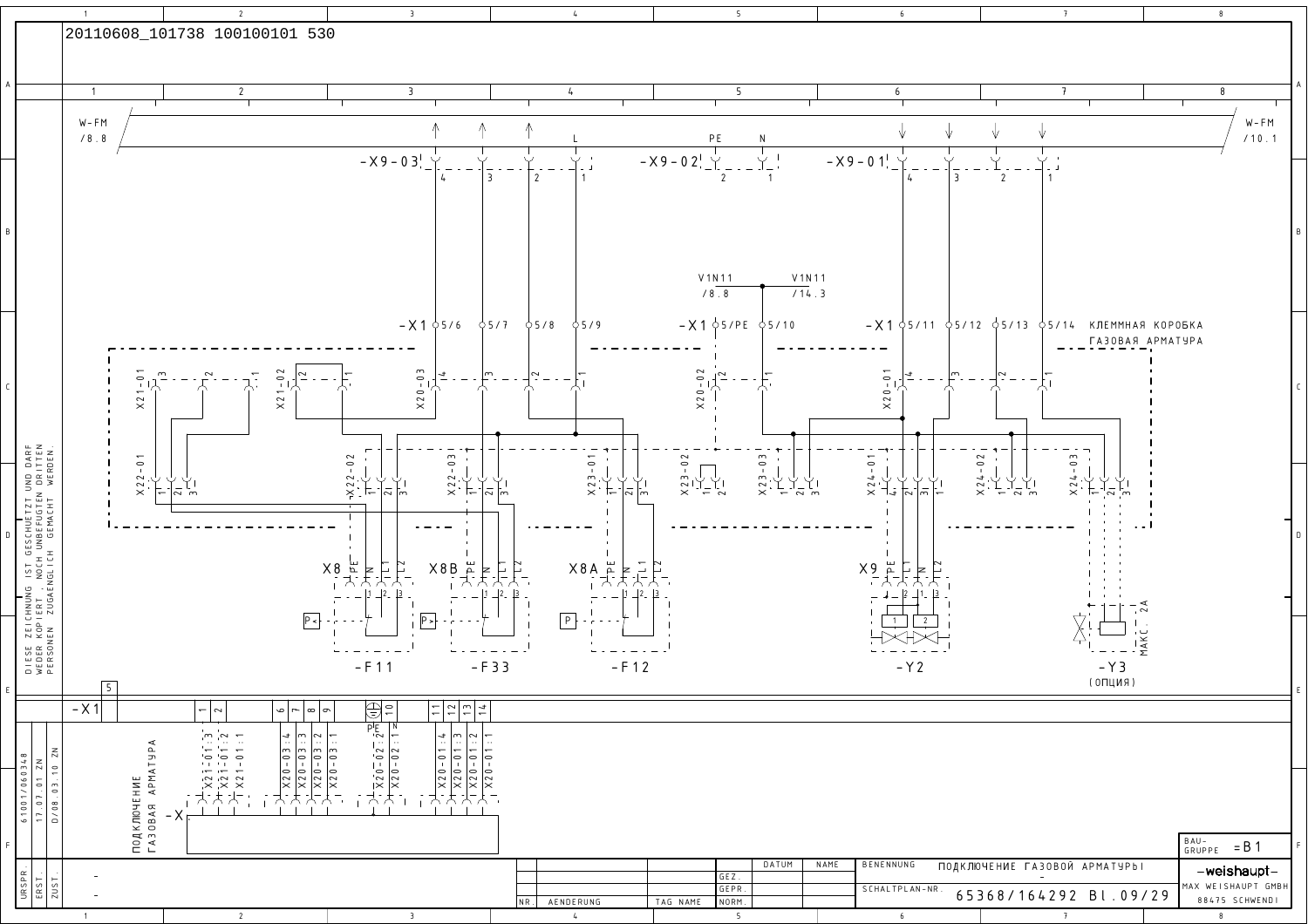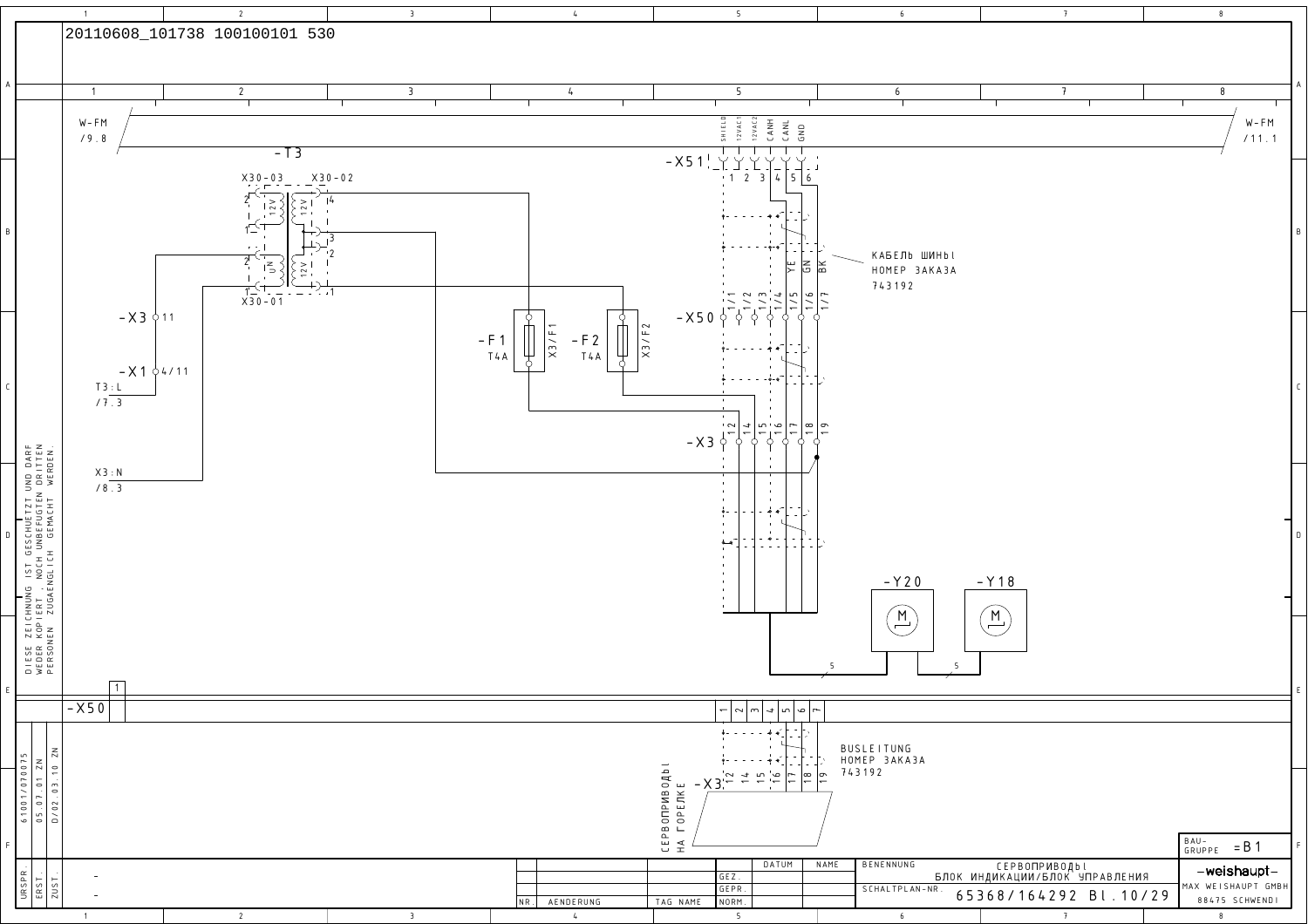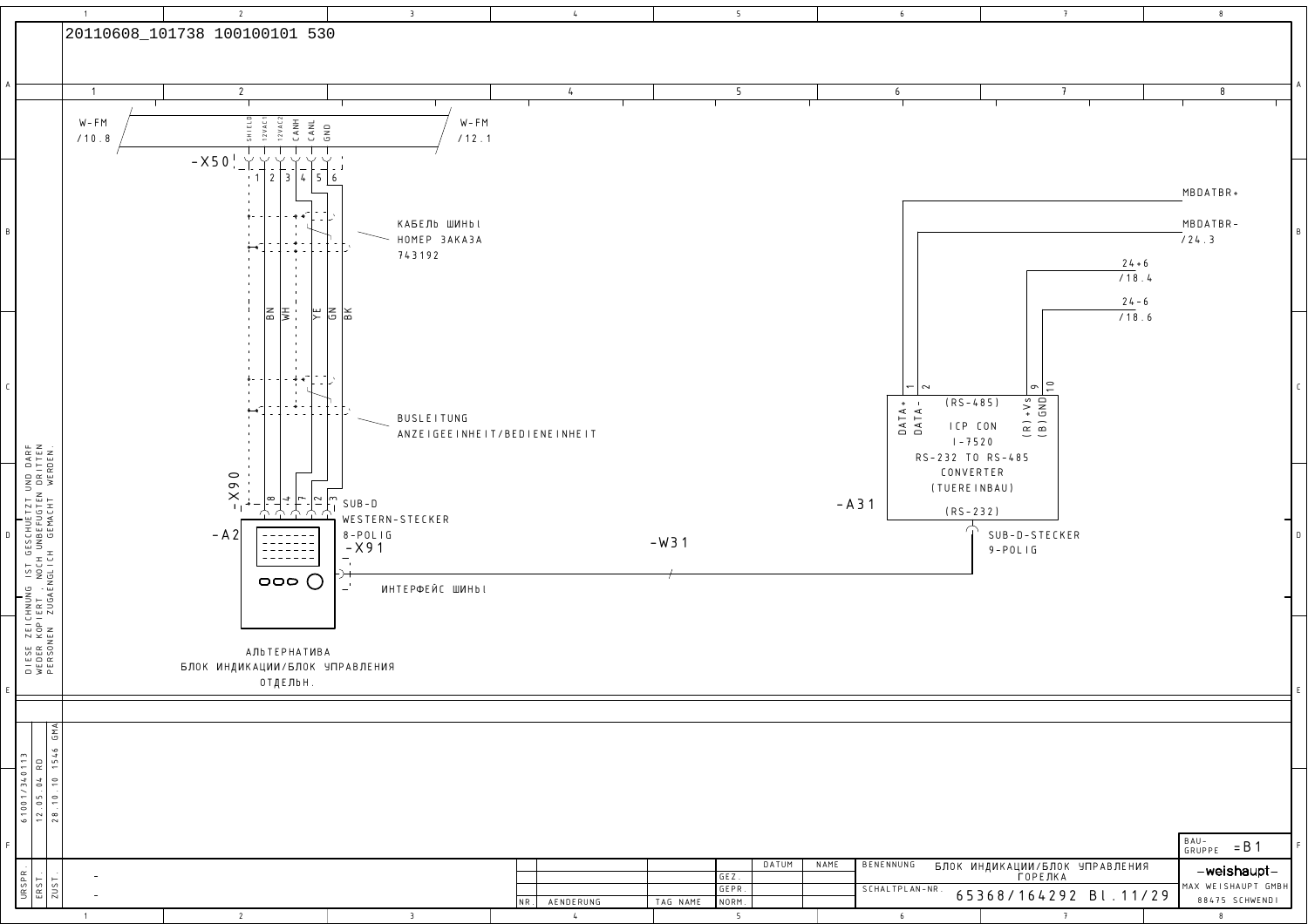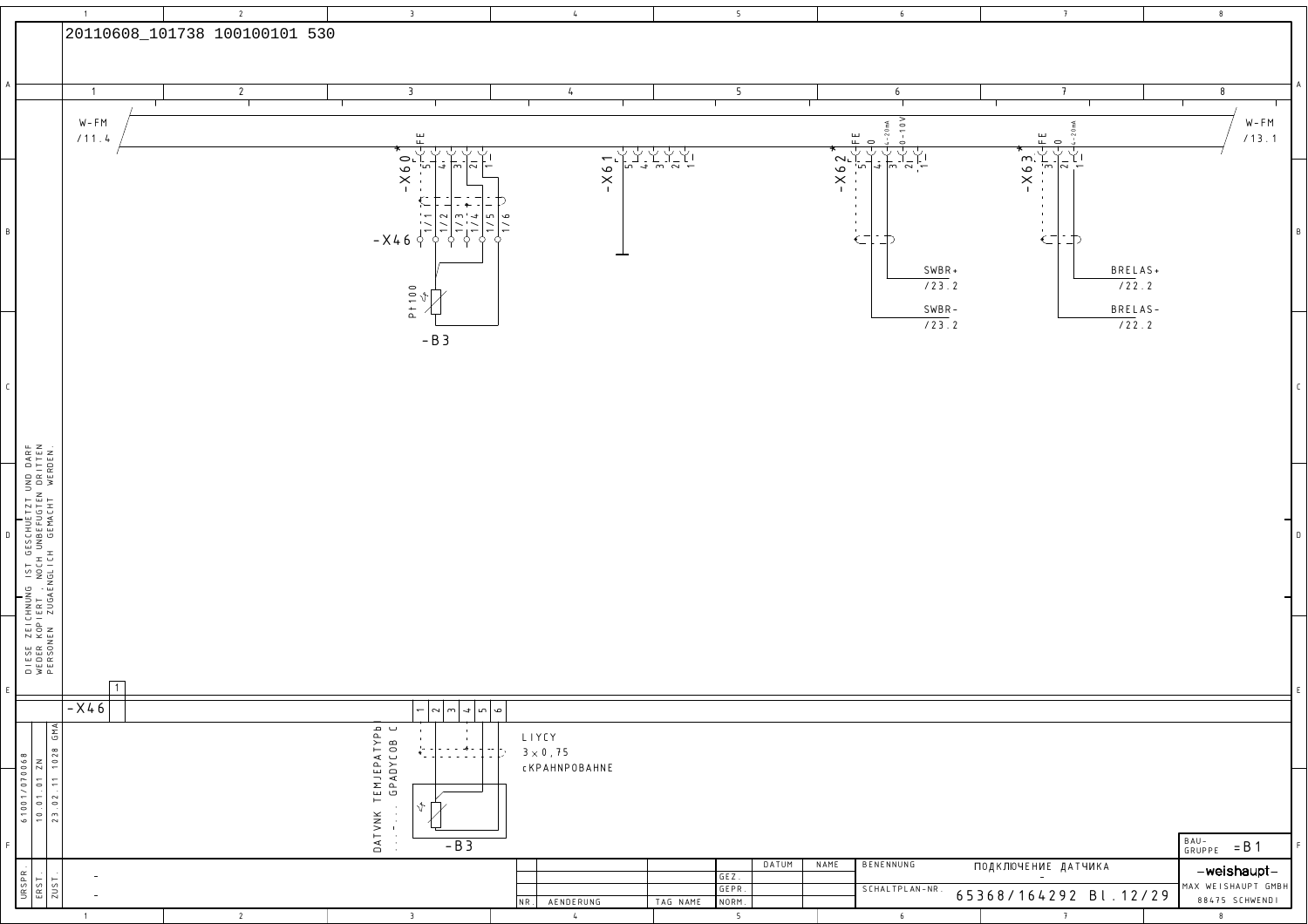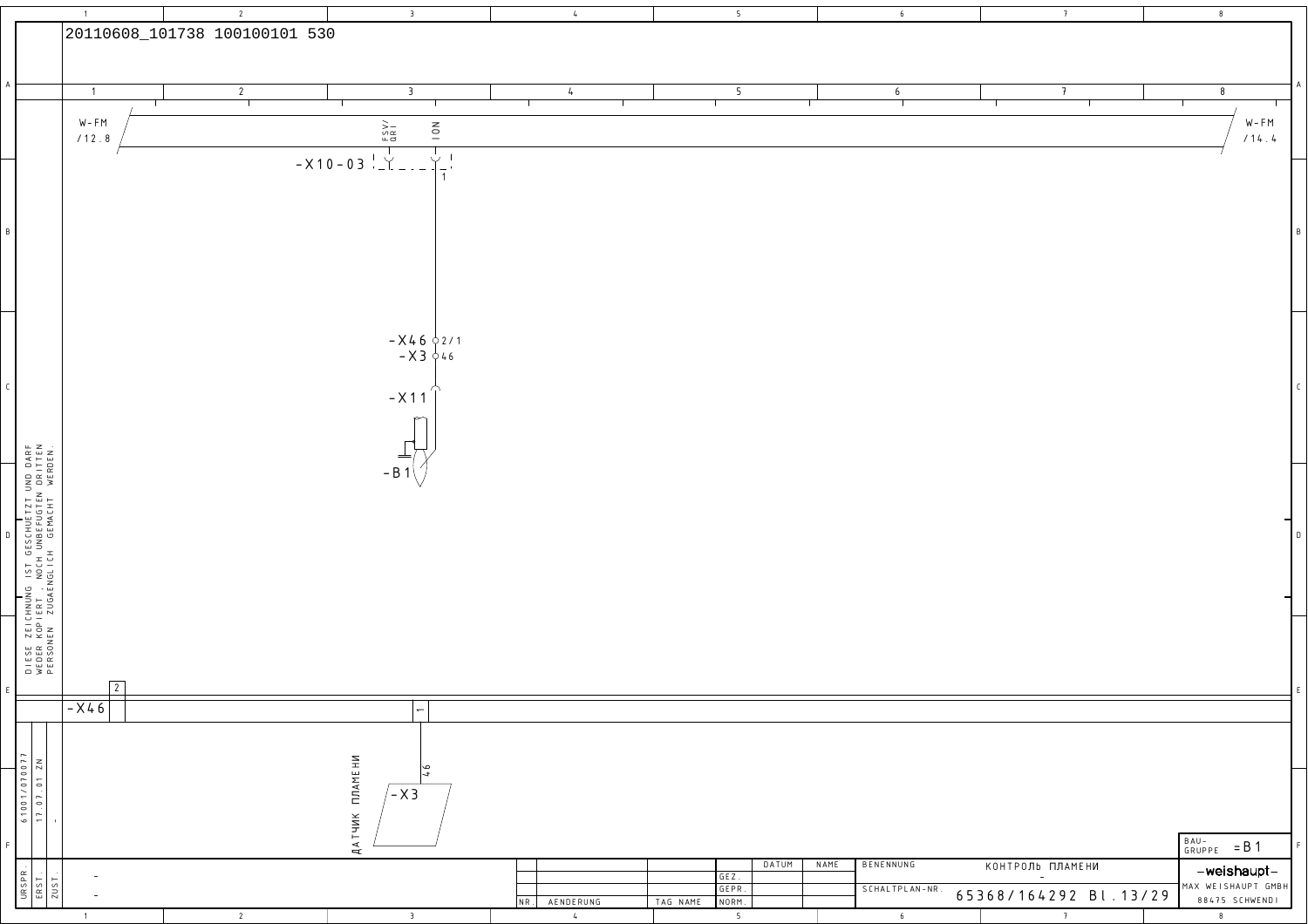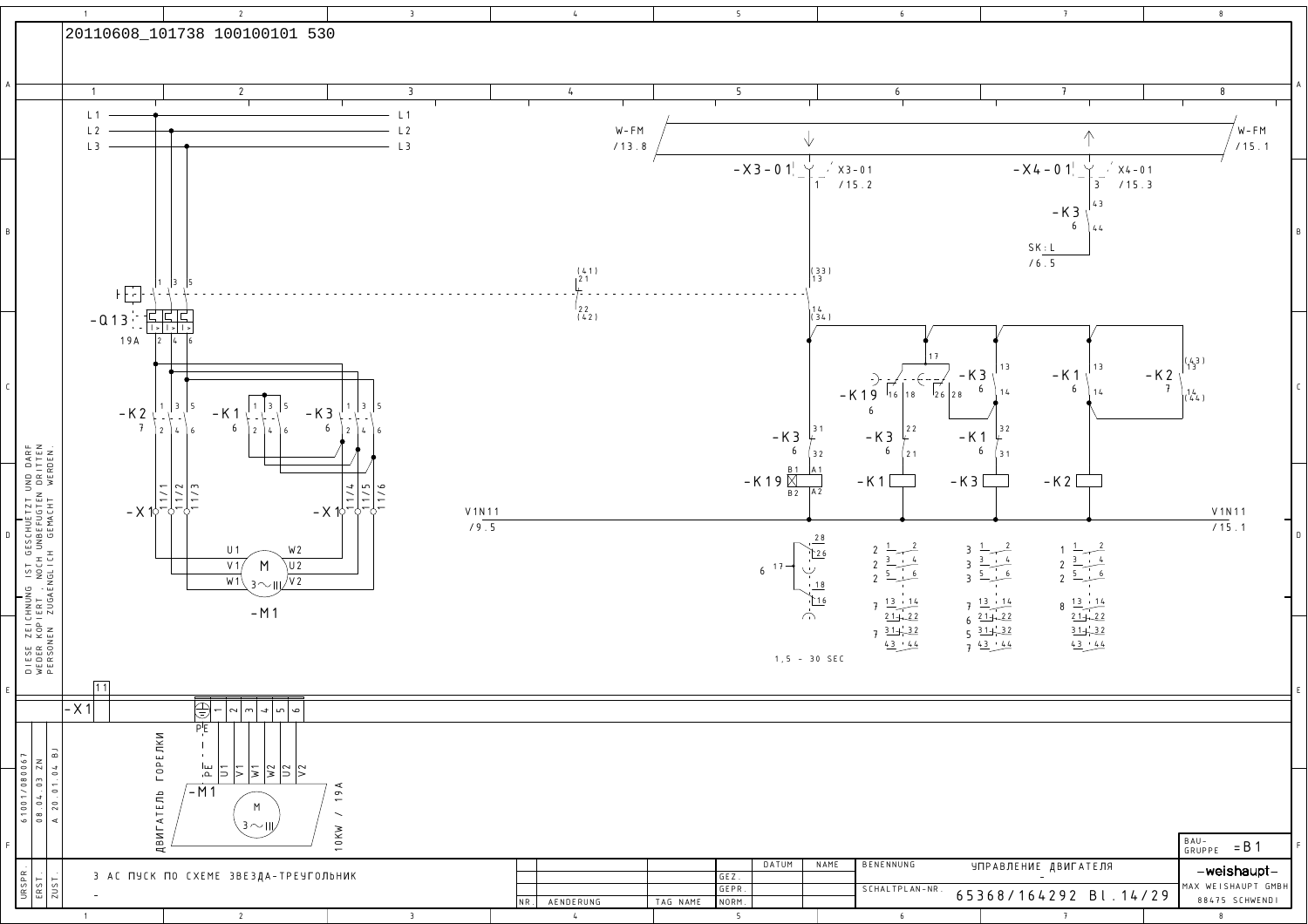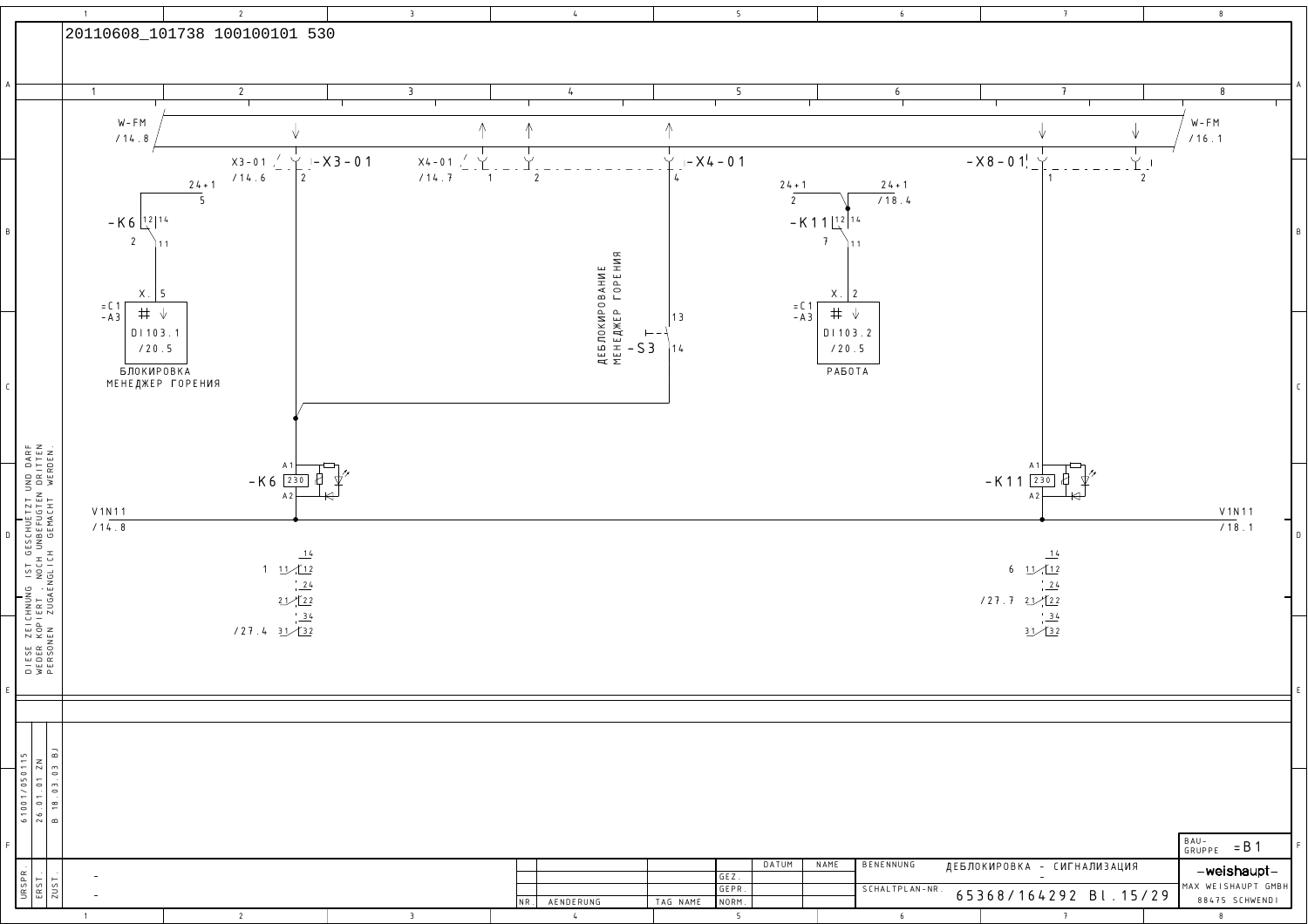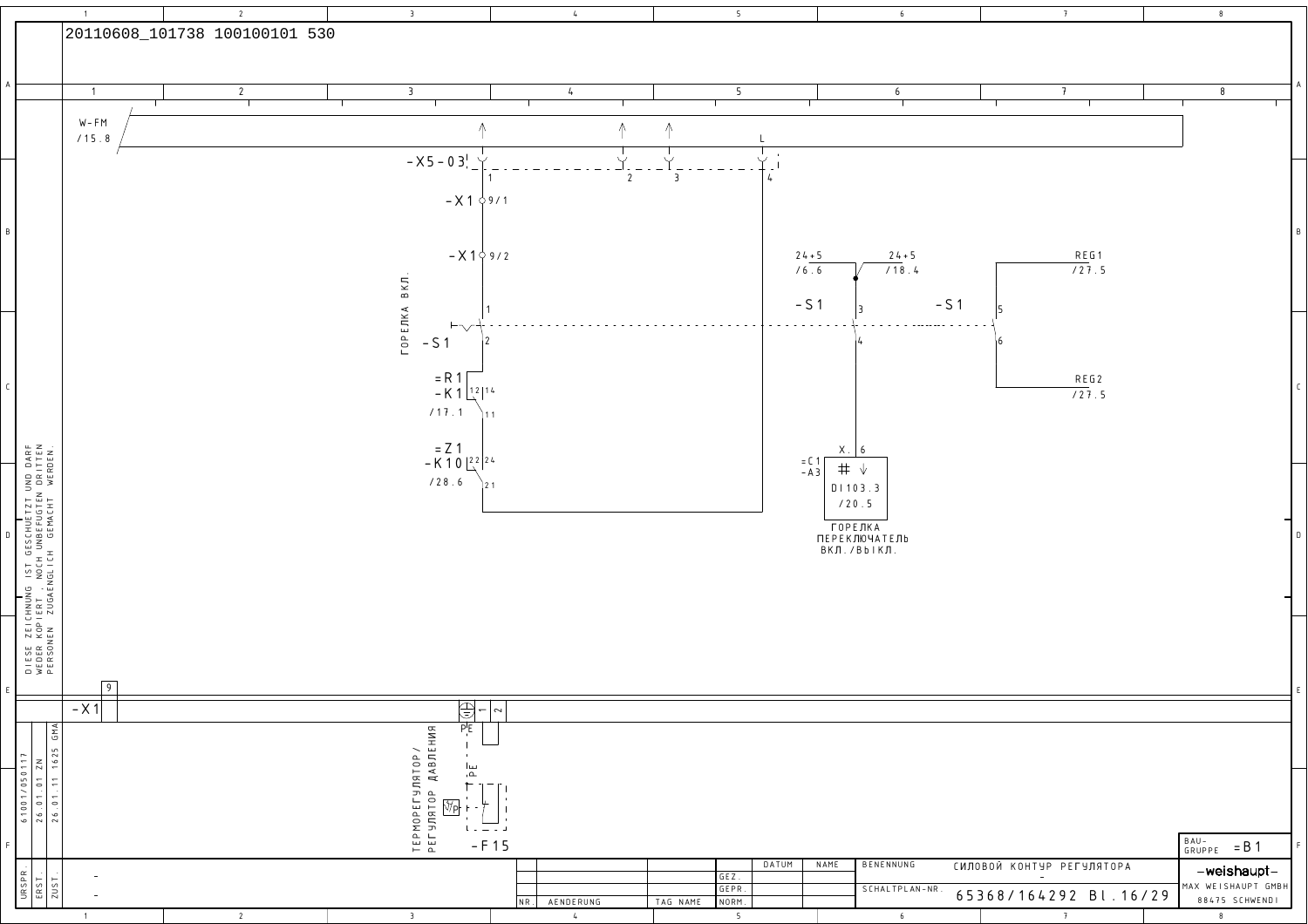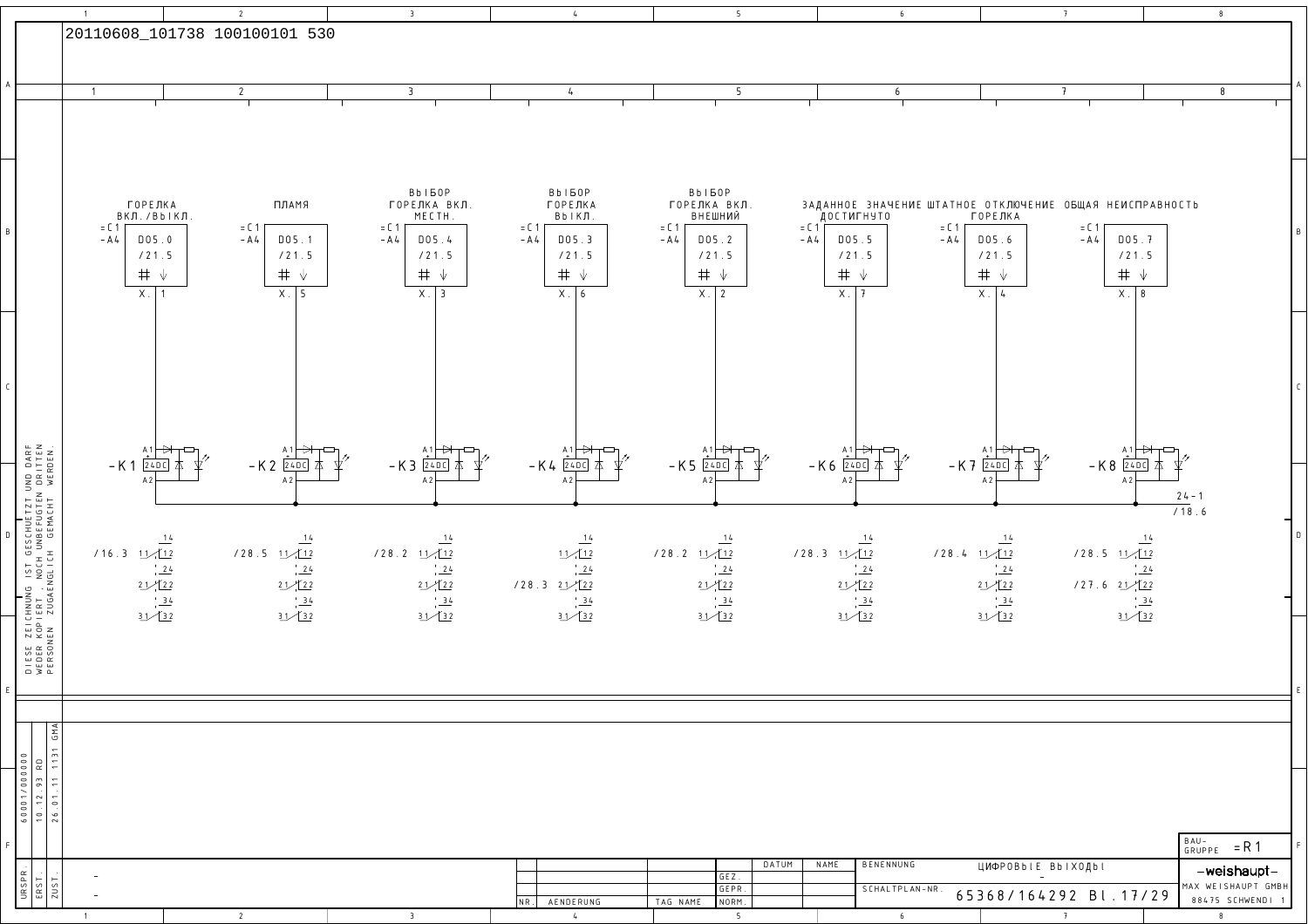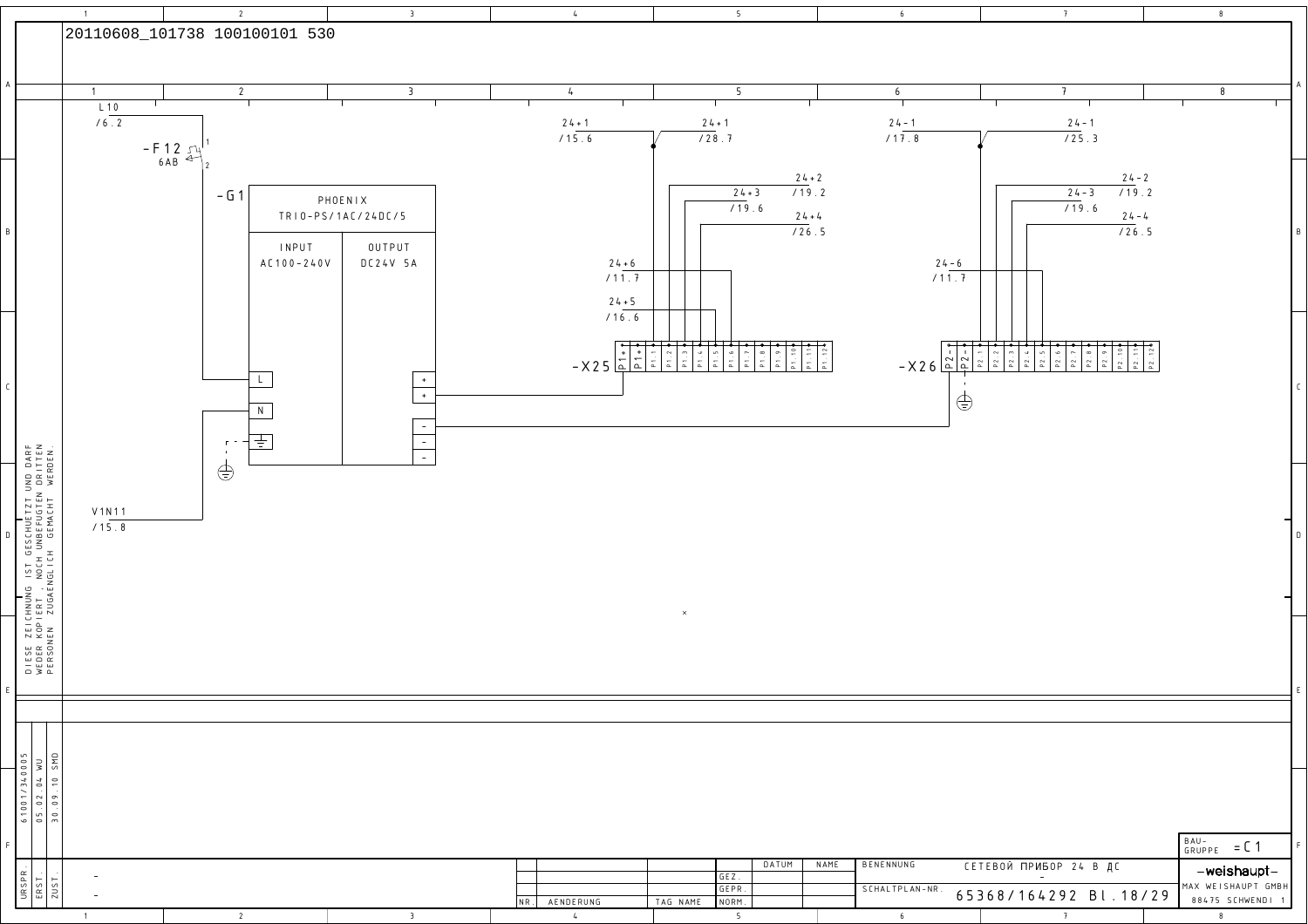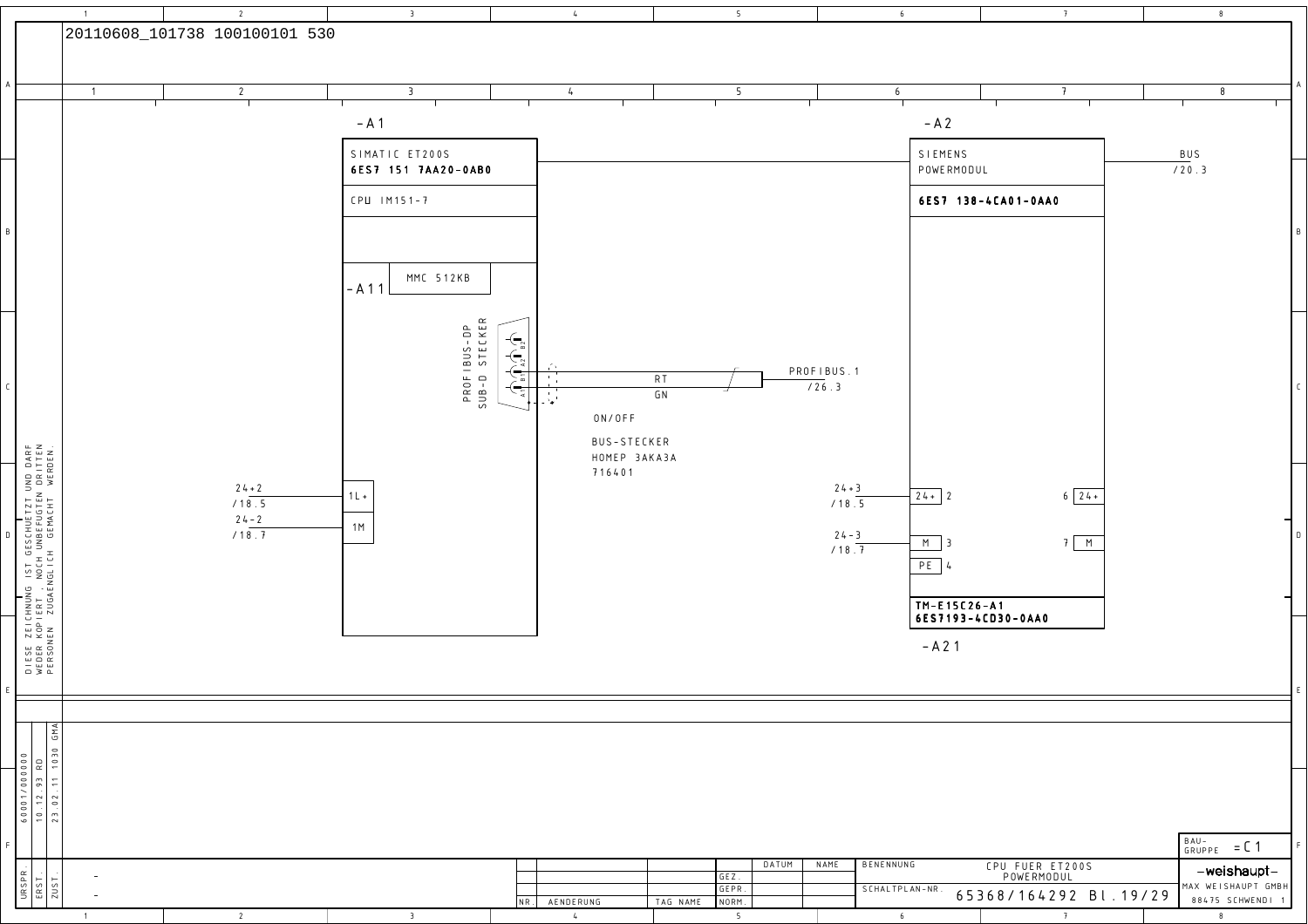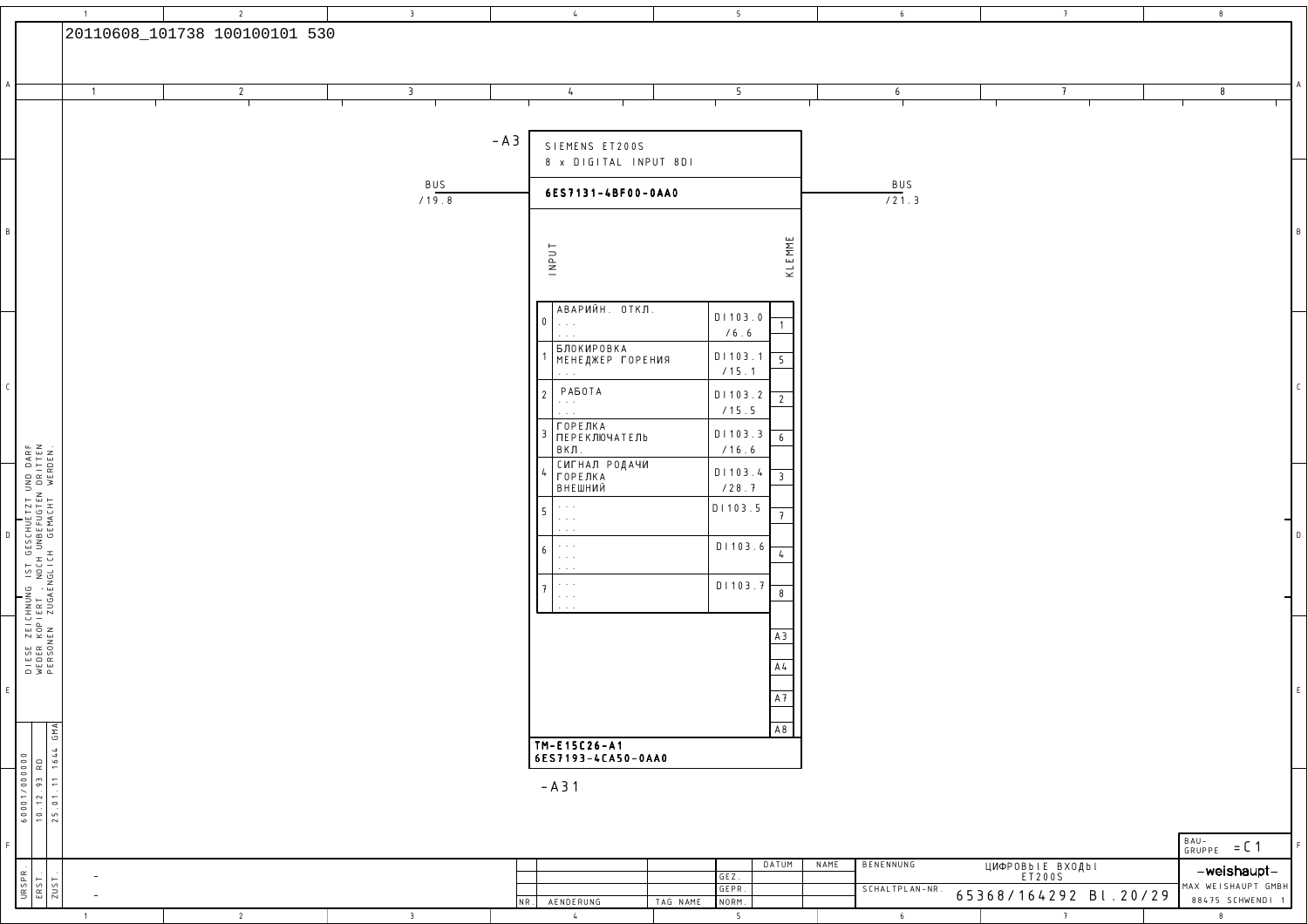|                                                                                                                                               | $\overline{1}$ | $\overline{2}$                | $\overline{3}$          | $\frac{1}{2}$                        | 5 <sub>1</sub>                      | $6\overline{6}$   | 7                              | 8                        |
|-----------------------------------------------------------------------------------------------------------------------------------------------|----------------|-------------------------------|-------------------------|--------------------------------------|-------------------------------------|-------------------|--------------------------------|--------------------------|
|                                                                                                                                               |                | 20110608_101738 100100101 530 |                         |                                      |                                     |                   |                                |                          |
|                                                                                                                                               |                |                               |                         |                                      |                                     |                   |                                |                          |
|                                                                                                                                               |                |                               |                         |                                      |                                     |                   |                                |                          |
|                                                                                                                                               | $\overline{1}$ | $\overline{2}$                | $\overline{\mathbf{3}}$ | $\frac{1}{2}$                        | 5                                   | 6                 | $\overline{t}$                 | 8                        |
|                                                                                                                                               |                |                               |                         |                                      |                                     |                   |                                |                          |
|                                                                                                                                               |                |                               |                         | $- A4$                               |                                     |                   |                                |                          |
|                                                                                                                                               |                |                               |                         |                                      |                                     |                   |                                |                          |
|                                                                                                                                               |                |                               |                         | SIEMENS<br>8 x DO                    |                                     |                   |                                |                          |
|                                                                                                                                               |                |                               |                         |                                      |                                     |                   |                                |                          |
|                                                                                                                                               |                |                               | BUS                     | 6ES7 132-4BF00-0AA0                  |                                     | BUS<br>122.2      |                                |                          |
|                                                                                                                                               |                |                               | $\sqrt{20.6}$           |                                      |                                     |                   |                                |                          |
|                                                                                                                                               |                |                               |                         | ЦИФР0ВЬ I Е                          |                                     |                   |                                |                          |
|                                                                                                                                               |                |                               |                         | ВЬ   ХОДЬ                            |                                     |                   |                                |                          |
|                                                                                                                                               |                |                               |                         |                                      |                                     |                   |                                |                          |
|                                                                                                                                               |                |                               |                         |                                      | KL EMME                             |                   |                                |                          |
|                                                                                                                                               |                |                               |                         |                                      |                                     |                   |                                |                          |
|                                                                                                                                               |                |                               |                         | ГОРЕЛКА<br>ВКЛ./ВЬІКЛ.               | D05.0<br>$\overline{1}$             |                   |                                |                          |
|                                                                                                                                               |                |                               |                         | ПЛАМЯ                                | /17.1                               |                   |                                |                          |
|                                                                                                                                               |                |                               |                         |                                      | DO5.1<br>$5\overline{)}$            |                   |                                |                          |
|                                                                                                                                               |                |                               |                         | <b>BbI60P</b>                        | /17.2                               |                   |                                |                          |
|                                                                                                                                               |                |                               |                         | ГОРЕЛКА ВКЛ.                         | D05.2<br>$\overline{2}$             |                   |                                |                          |
|                                                                                                                                               |                |                               |                         | ВНЕШНИЙ                              | /17.5                               |                   |                                |                          |
|                                                                                                                                               |                |                               |                         | <b>BbI60P</b><br><b>ГОРЕЛКА</b>      | D05.3<br>$6\overline{6}$            |                   |                                |                          |
|                                                                                                                                               |                |                               |                         | $Bb$   КЛ.                           | /17.4                               |                   |                                |                          |
|                                                                                                                                               |                |                               |                         | <b>BbI60P</b><br>ГОРЕЛКА ВКЛ.        | D05.4<br>$\overline{3}$             |                   |                                |                          |
|                                                                                                                                               |                |                               |                         | MECTH.                               | /17.3                               |                   |                                |                          |
|                                                                                                                                               |                |                               |                         | ЗАДАННОЕ ЗНАЧЕНИЕ<br>ДОСТИГНУТО      | D05.5<br>$\overline{t}$             |                   |                                |                          |
|                                                                                                                                               |                |                               |                         | СИГНАЛ РОДАЧИ                        | /17.6                               |                   |                                |                          |
|                                                                                                                                               |                |                               |                         | ШТАТНОЕ ОТКЛЮЧЕНИЕ<br>ГОРЕЛКА        | DO5.6<br>$\frac{1}{2}$              |                   |                                |                          |
|                                                                                                                                               |                |                               |                         |                                      | /17.6                               |                   |                                |                          |
|                                                                                                                                               |                |                               |                         | ОБЩИЙ СИГНАЛ НЕИСПРАВНОСТИ           | D05.7                               |                   |                                |                          |
|                                                                                                                                               |                |                               |                         |                                      | 8<br>/17.7                          |                   |                                |                          |
|                                                                                                                                               |                |                               |                         |                                      |                                     |                   |                                |                          |
|                                                                                                                                               |                |                               |                         |                                      |                                     |                   |                                |                          |
| DIESE ZEICHNUNG IST GESCHUETZT UND DARF<br>WEDER KOPIERT , NOCH UNBEFUGTEN DRITTEN<br>PERSONEN ZUGAENGLICH GEMACHT WERDEN.                    |                |                               |                         | $A4$ DC24                            | $DC24$ A8                           |                   |                                |                          |
|                                                                                                                                               |                |                               |                         |                                      |                                     |                   |                                | F                        |
|                                                                                                                                               |                |                               |                         | $A3$ $AUX1$                          | $AUX1$ $\overline{A7}$              |                   |                                |                          |
|                                                                                                                                               |                |                               |                         |                                      |                                     |                   |                                |                          |
|                                                                                                                                               |                |                               |                         | TM-E15S26-A1                         |                                     |                   |                                |                          |
|                                                                                                                                               |                |                               |                         | 6ES7193-4CA40-0AA0                   |                                     |                   |                                |                          |
|                                                                                                                                               |                |                               |                         | $- A 4 1$                            |                                     |                   |                                |                          |
|                                                                                                                                               |                |                               |                         |                                      |                                     |                   |                                |                          |
| 6001/000000<br>10.12.93 RD<br>26.01.11 0833 GMA                                                                                               |                |                               |                         |                                      |                                     |                   |                                |                          |
|                                                                                                                                               |                |                               |                         |                                      |                                     |                   |                                |                          |
|                                                                                                                                               |                |                               |                         |                                      |                                     |                   |                                | $BAU -$<br>GRUPPE = $C1$ |
|                                                                                                                                               |                |                               |                         |                                      | DATUM<br>$G E Z$ .                  | BENENNUNG<br>NAME | ЦИФРОВЫ Е ВЫ ХОДЬ !<br>ET 2005 | -weishaupt-              |
| $\begin{array}{r} \n \begin{array}{c}\n \bigcup \text{RSPR} \\  \hline\n \text{E RST} \\  \hline\n 2 \text{UST}\n \end{array} \n \end{array}$ |                |                               |                         |                                      | GEPR.                               | SCHALTPLAN-NR.    | 65368/164292 Bl.21/29          | MAX WEISHAUPT GMBH       |
|                                                                                                                                               | $\overline{1}$ | $\overline{2}$                | $\overline{3}$          | AENDERUNG<br>$NR$ .<br>$\frac{1}{2}$ | NORM.<br>TAG NAME<br>5 <sub>5</sub> | 6                 | 7                              | 88475 SCHWENDI 1<br>8    |

<sup>5</sup>

<sup>6</sup>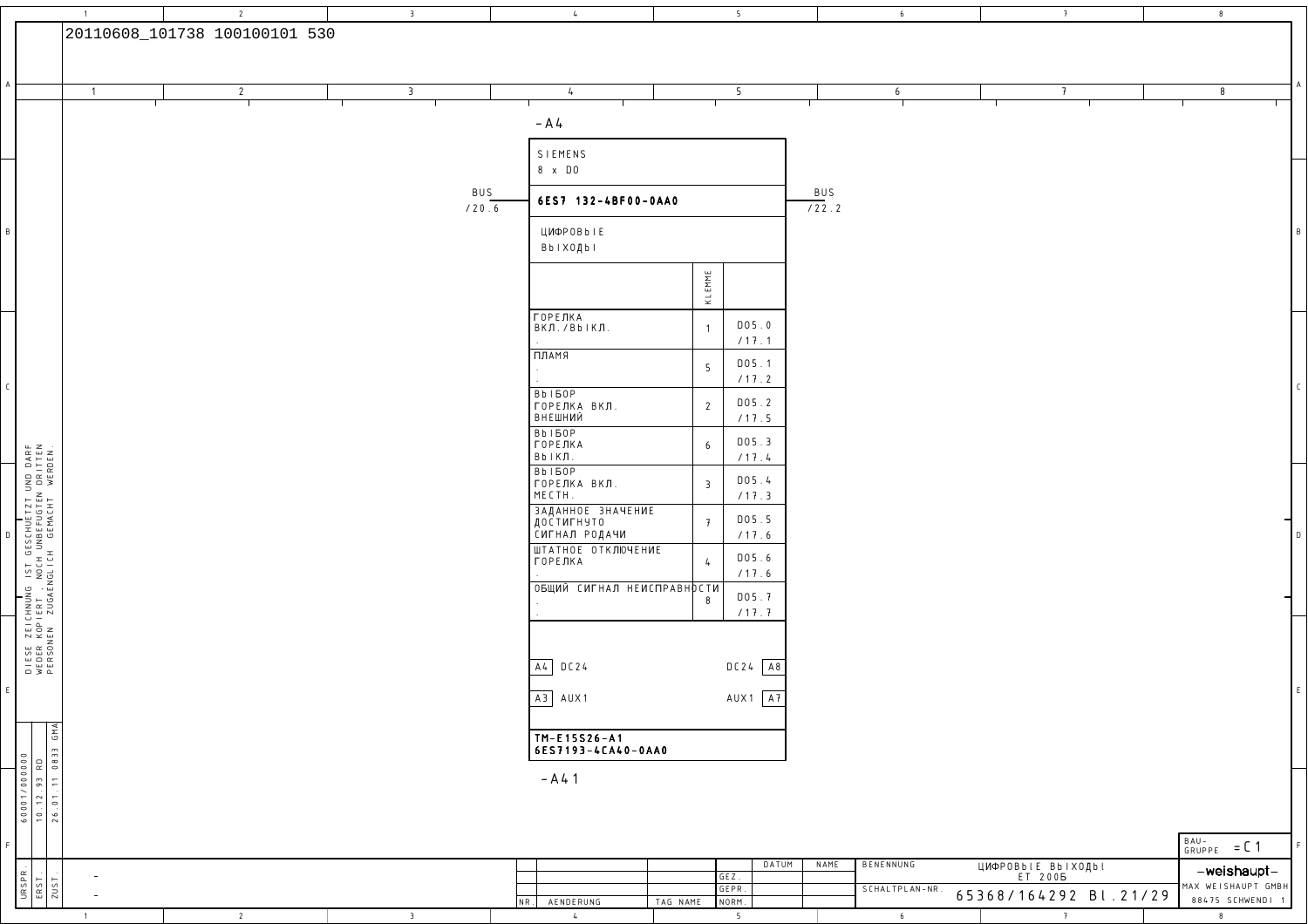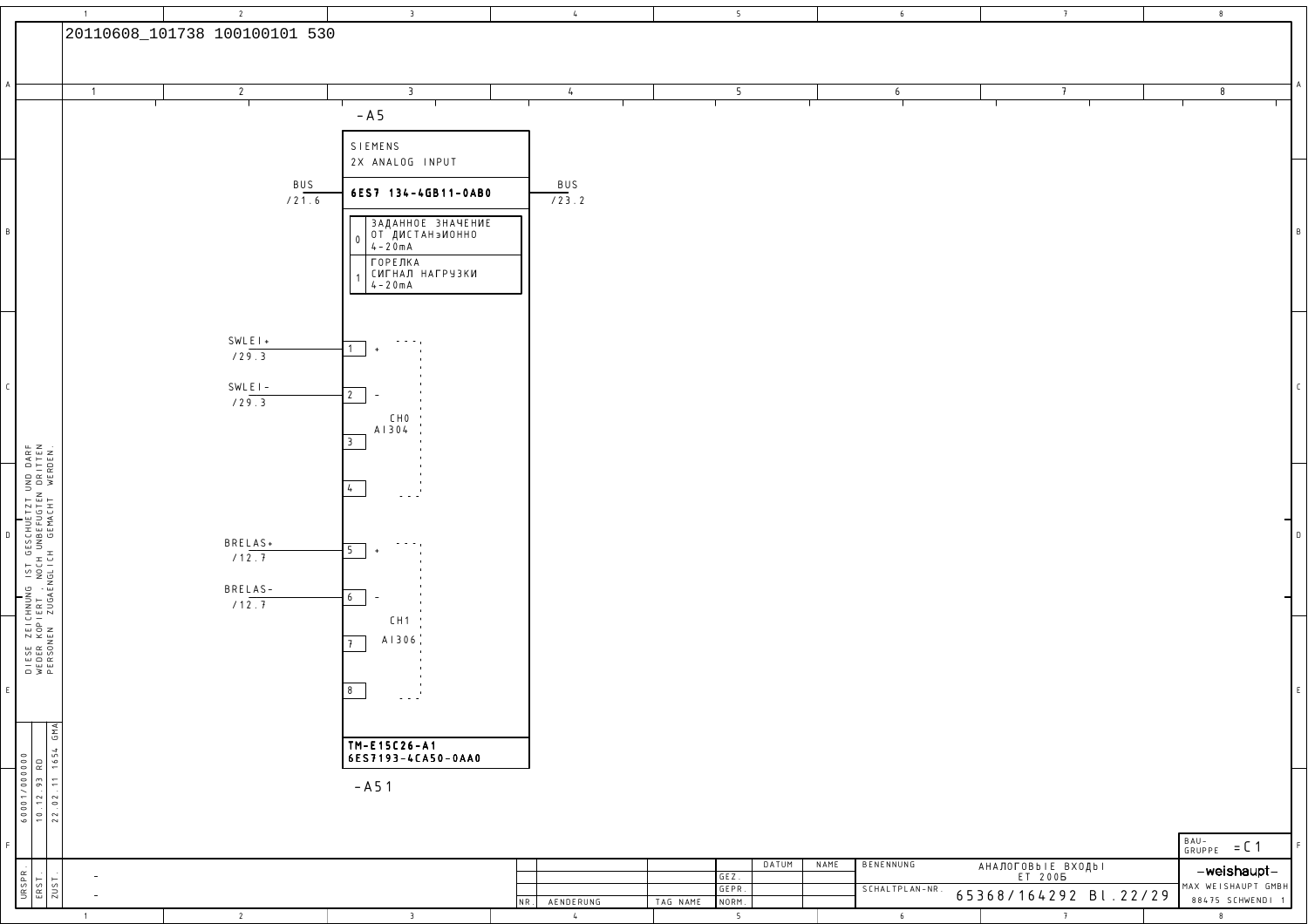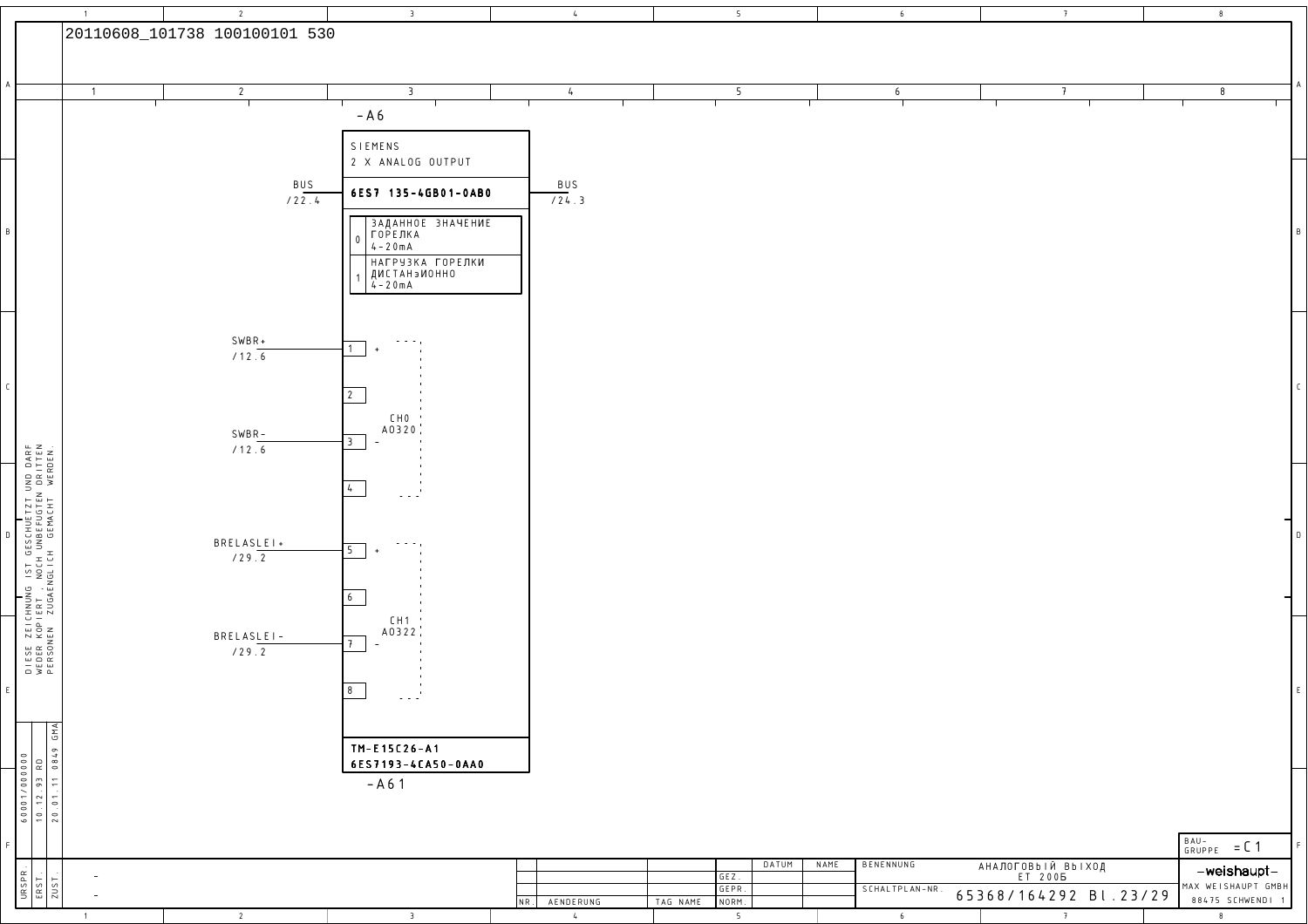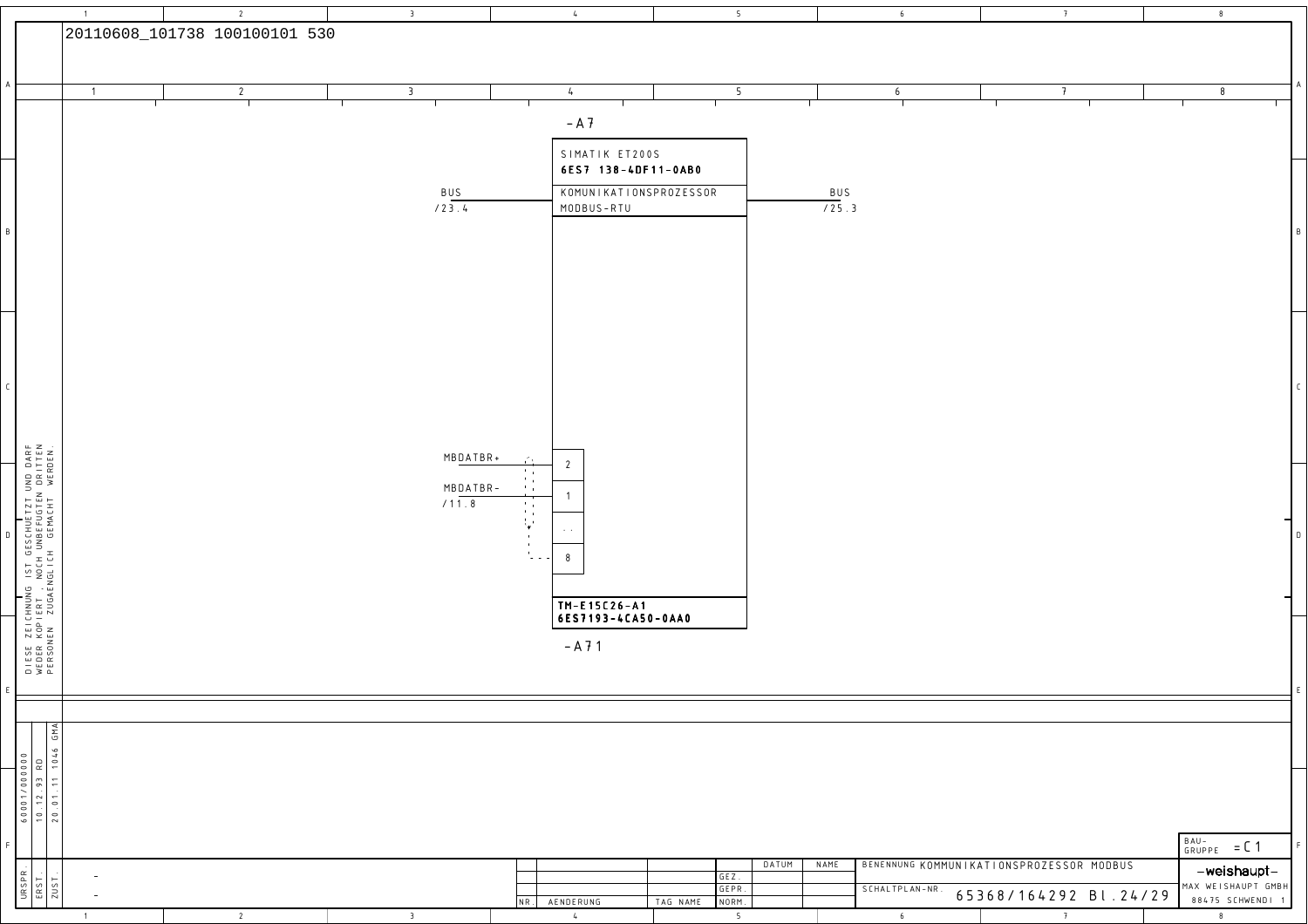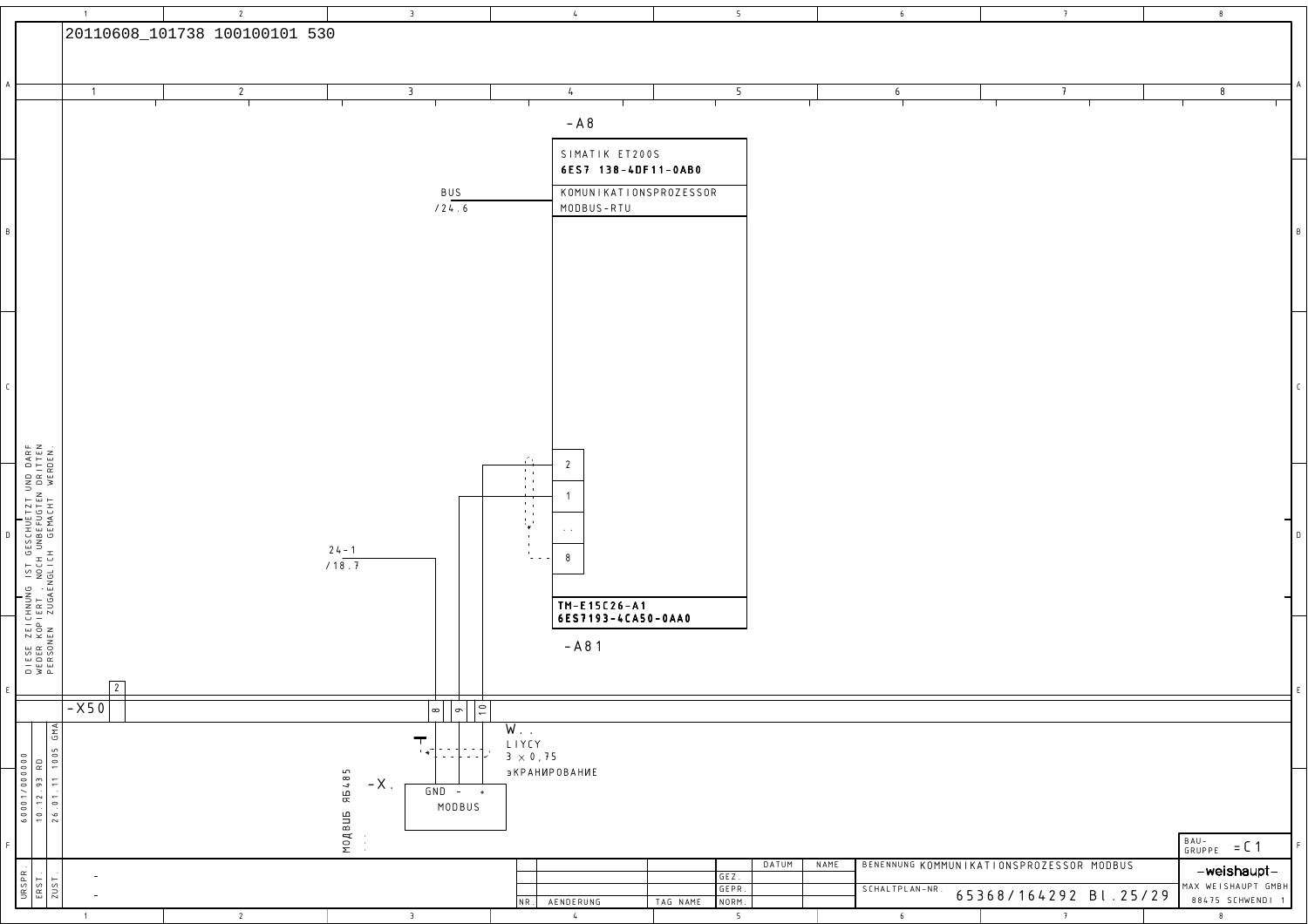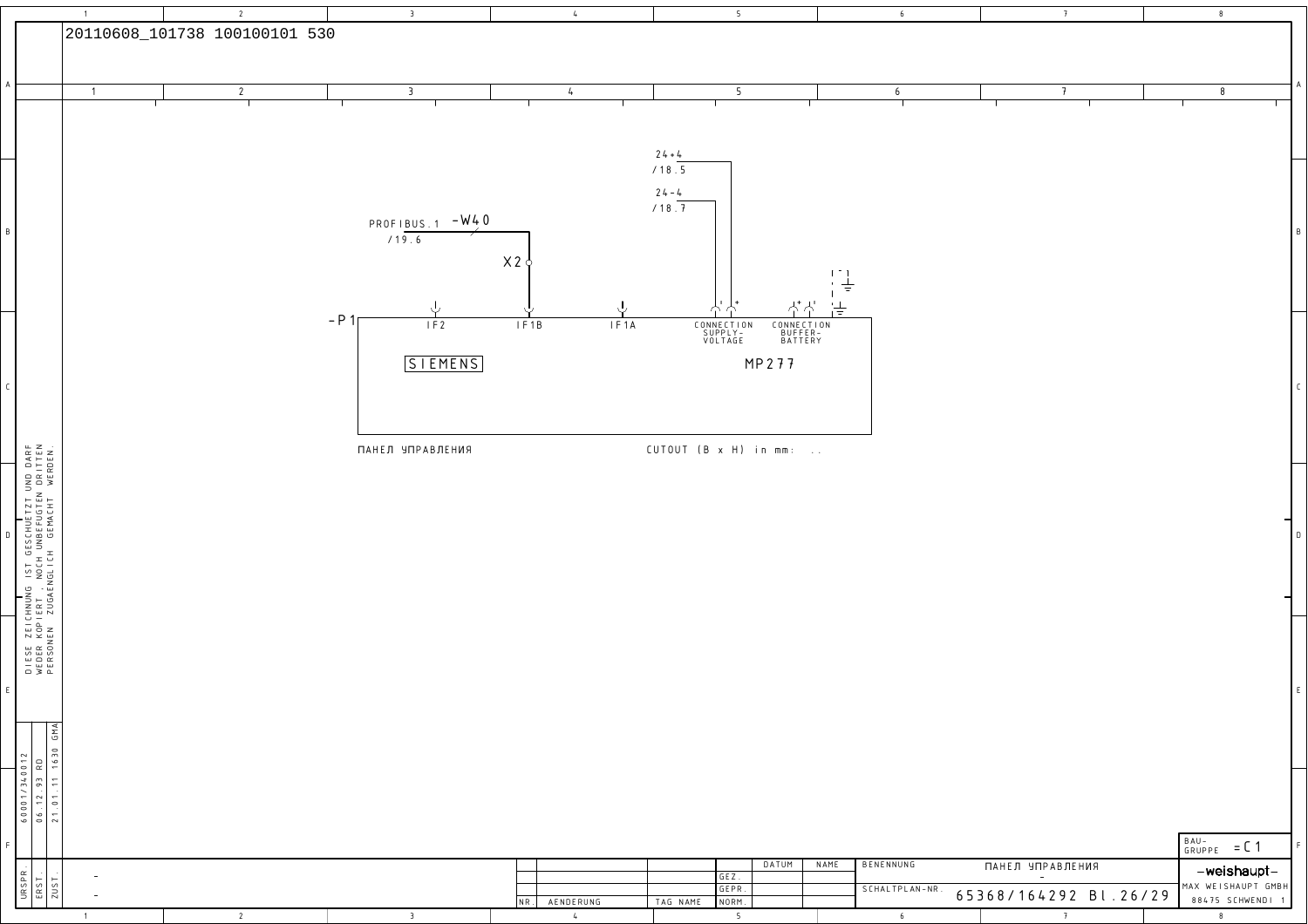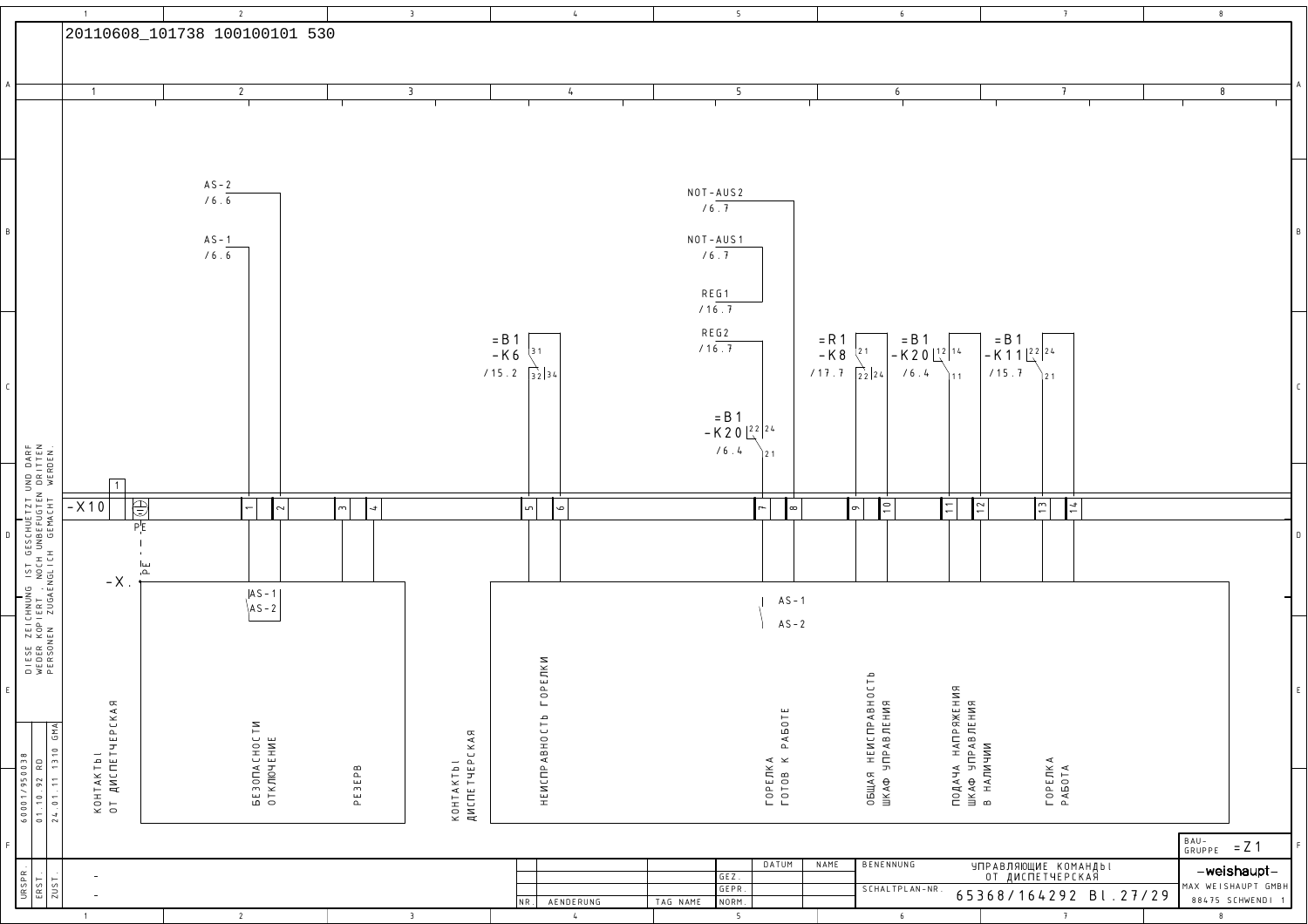|   |                                                                                                                            | $\overline{1}$                             |                                          |                                   | $\overline{2}$ |                                |                                  | $\overline{3}$          |                                   |                                                    | $\frac{1}{2}$                                                |                                       |          | 5                                          |      | $6\overline{6}$              |                           |                                          | 7                                     | 8                                     |                    |  |
|---|----------------------------------------------------------------------------------------------------------------------------|--------------------------------------------|------------------------------------------|-----------------------------------|----------------|--------------------------------|----------------------------------|-------------------------|-----------------------------------|----------------------------------------------------|--------------------------------------------------------------|---------------------------------------|----------|--------------------------------------------|------|------------------------------|---------------------------|------------------------------------------|---------------------------------------|---------------------------------------|--------------------|--|
|   |                                                                                                                            |                                            |                                          | 20110608_101738 100100101 530     |                |                                |                                  |                         |                                   |                                                    |                                                              |                                       |          |                                            |      |                              |                           |                                          |                                       |                                       |                    |  |
|   |                                                                                                                            |                                            |                                          |                                   |                |                                |                                  |                         |                                   |                                                    |                                                              |                                       |          |                                            |      |                              |                           |                                          |                                       |                                       |                    |  |
|   |                                                                                                                            | $\overline{1}$                             |                                          |                                   | $\overline{2}$ |                                |                                  | $\overline{3}$          |                                   |                                                    | $\frac{1}{2}$                                                |                                       |          | 5                                          |      | 6                            |                           | $\overline{t}$                           |                                       | 8                                     |                    |  |
|   |                                                                                                                            |                                            |                                          |                                   |                |                                |                                  |                         |                                   |                                                    |                                                              |                                       |          |                                            |      |                              |                           |                                          |                                       |                                       |                    |  |
|   |                                                                                                                            |                                            |                                          |                                   |                |                                |                                  |                         |                                   |                                                    |                                                              |                                       |          |                                            |      |                              |                           |                                          |                                       |                                       |                    |  |
|   |                                                                                                                            |                                            |                                          |                                   |                |                                |                                  |                         |                                   |                                                    |                                                              |                                       |          |                                            |      |                              |                           |                                          |                                       |                                       |                    |  |
|   |                                                                                                                            |                                            |                                          |                                   |                |                                |                                  |                         |                                   |                                                    |                                                              |                                       |          |                                            |      |                              |                           | $24 + 1$                                 |                                       |                                       |                    |  |
|   |                                                                                                                            |                                            |                                          |                                   |                |                                |                                  |                         |                                   |                                                    |                                                              |                                       |          |                                            |      |                              |                           | /18.5                                    |                                       |                                       |                    |  |
|   |                                                                                                                            |                                            |                                          |                                   |                |                                |                                  |                         |                                   |                                                    |                                                              |                                       |          |                                            |      |                              |                           |                                          | $-K 10\left[\frac{12}{4}\right]^{14}$ |                                       |                    |  |
|   |                                                                                                                            |                                            |                                          |                                   |                |                                |                                  |                         |                                   |                                                    |                                                              |                                       |          |                                            |      |                              |                           |                                          | 6                                     |                                       |                    |  |
|   |                                                                                                                            |                                            |                                          |                                   |                |                                |                                  |                         |                                   |                                                    |                                                              |                                       |          |                                            |      |                              |                           |                                          |                                       |                                       |                    |  |
|   |                                                                                                                            |                                            |                                          |                                   |                |                                |                                  |                         |                                   |                                                    |                                                              |                                       |          |                                            |      | $-K 10 \frac{1}{24DC}$       |                           |                                          | X. 3                                  |                                       |                    |  |
|   |                                                                                                                            |                                            |                                          |                                   |                |                                |                                  |                         |                                   |                                                    |                                                              |                                       |          |                                            |      |                              |                           | $= 0.1$<br>$- A 3$                       | $\, \pm$<br>$\sqrt{}$                 |                                       |                    |  |
|   |                                                                                                                            |                                            |                                          | = R 1<br>- K 3 $\frac{12}{14}$ 14 | $= R 1$        |                                | $= R 1$                          |                         | = R 1<br>- K 6 $\frac{12}{14}$ 14 |                                                    | = R 1<br>- K 7 $\frac{12}{14}$ 14                            | = R 1<br>- K 2 $\sqrt{\frac{12}{14}}$ |          | $=$ R 1<br>- K 8 $\frac{12}{12}$           |      |                              |                           |                                          | $D$   103.4                           |                                       |                    |  |
|   |                                                                                                                            |                                            |                                          | /17.3<br>11                       | /17.5          | $-K$ 5 $\frac{12}{3}$ 14<br>11 | - K 4 $\frac{22}{3}$ 24<br>/17.4 |                         | $\sqrt{17.6}$                     | 11                                                 | /17.6<br>11                                                  | /17.2                                 | 11       | /17.7<br>11                                |      |                              | 14                        |                                          | /20.5                                 |                                       |                    |  |
|   |                                                                                                                            |                                            |                                          |                                   |                |                                |                                  |                         |                                   |                                                    |                                                              |                                       |          |                                            |      |                              | 711/12<br>$^{1}$ $24$     |                                          | СИГНАЛ                                |                                       |                    |  |
|   |                                                                                                                            |                                            |                                          |                                   |                |                                |                                  |                         |                                   |                                                    |                                                              |                                       |          |                                            |      | 116.32122                    |                           |                                          | ГОРЕЛКА<br>ВНЕШНИЙ                    |                                       |                    |  |
|   |                                                                                                                            |                                            |                                          |                                   |                |                                |                                  |                         |                                   |                                                    |                                                              |                                       |          |                                            |      |                              | $\frac{34}{1}$<br>31/32   |                                          |                                       |                                       |                    |  |
|   |                                                                                                                            |                                            |                                          |                                   |                |                                |                                  |                         |                                   |                                                    |                                                              |                                       |          |                                            |      |                              |                           |                                          |                                       |                                       |                    |  |
|   |                                                                                                                            | $\langle \, \hat{1} \, \hat{2} \, \rangle$ |                                          |                                   |                |                                |                                  |                         |                                   |                                                    |                                                              |                                       |          |                                            |      |                              |                           |                                          |                                       |                                       |                    |  |
|   | DIESE ZEICHNUNG IST GESCHUETZT UND DARF<br>WEDER KOPIERT , NOCH UNBEFUGTEN DRITTEN<br>PERSONEN ZUGAENGLICH GEMACHT WERDEN. | $-X10$                                     |                                          | $\overline{51}$                   | $\frac{9}{2}$  | $\overline{1}$                 | $\boxed{8}$                      | $\boxed{19}$            | $\sqrt{2}$<br>$\overline{21}$     | $\vert \frac{2}{3} \vert$                          | $\sqrt{2}$<br>24                                             |                                       | 25<br> z | $\overline{\mathbb{R}}$<br>$\overline{27}$ |      |                              |                           | $\sqrt{2}$<br>$\frac{1}{2}$              | $\overline{5}$<br>$\overline{3}$      | $\sqrt{\frac{2}{n}}$<br>$\frac{1}{2}$ |                    |  |
|   |                                                                                                                            |                                            |                                          |                                   |                |                                |                                  |                         |                                   |                                                    |                                                              |                                       |          |                                            |      |                              |                           |                                          |                                       |                                       |                    |  |
|   |                                                                                                                            |                                            |                                          |                                   |                |                                |                                  |                         |                                   |                                                    |                                                              |                                       |          |                                            |      |                              |                           |                                          |                                       |                                       |                    |  |
|   |                                                                                                                            |                                            |                                          |                                   |                |                                |                                  |                         |                                   |                                                    |                                                              |                                       |          |                                            |      |                              |                           |                                          |                                       |                                       |                    |  |
|   |                                                                                                                            |                                            |                                          |                                   |                |                                |                                  |                         |                                   |                                                    |                                                              |                                       |          |                                            |      |                              |                           |                                          |                                       |                                       |                    |  |
|   |                                                                                                                            |                                            |                                          |                                   |                |                                |                                  |                         |                                   | $\Gamma$ ЯАД                                       |                                                              |                                       |          |                                            |      |                              |                           |                                          |                                       |                                       |                    |  |
|   |                                                                                                                            |                                            |                                          |                                   |                |                                |                                  |                         |                                   |                                                    |                                                              |                                       |          |                                            |      |                              |                           |                                          |                                       |                                       |                    |  |
|   |                                                                                                                            |                                            |                                          |                                   |                |                                |                                  |                         |                                   | 276                                                |                                                              |                                       |          | ENCTPABHOCTN                               |      |                              | ГОРЕЛКИ                   |                                          |                                       |                                       |                    |  |
| F |                                                                                                                            |                                            |                                          |                                   |                |                                |                                  |                         |                                   |                                                    | EHVIE                                                        |                                       |          |                                            |      |                              | $\widetilde{\phantom{a}}$ |                                          |                                       |                                       |                    |  |
|   |                                                                                                                            |                                            |                                          |                                   |                |                                |                                  |                         |                                   |                                                    |                                                              |                                       |          |                                            |      |                              | <b>RUVE</b>               |                                          |                                       |                                       |                    |  |
|   | GMA                                                                                                                        |                                            |                                          | ВКЛ                               |                | $BKJI$ .                       |                                  |                         |                                   |                                                    |                                                              |                                       |          |                                            |      |                              |                           |                                          |                                       |                                       |                    |  |
|   |                                                                                                                            |                                            |                                          | Bbl50P<br>ГОРЕЛКА<br>МЕСТН.       |                | ВЫ I БОР<br>ГОРЕЛКА<br>ВНЕШНИЙ |                                  | ГОРЕЛКА<br>ВЫ КЛ        |                                   | ЗАДАННОЕ ЗНАЧЕНИЕ<br>СИГНАЛ РОДАЧИ<br>ДИСТАНЭИОННО | ШТАТНОЕ ОТКЛЮЧЕН<br>ГОРЕЛКА<br>ОБРАТНЬ ІЙКЛАПАН<br>УПРАВЛЯТЬ |                                       |          | ОБЩИЙ СИГНАЛ Н                             |      | ΚΟΜΑΗДЬΙ<br>ΟΤ ДИСПЕТЧЕРСКАЯ | CMLHAN HA                 |                                          |                                       |                                       |                    |  |
|   |                                                                                                                            |                                            |                                          |                                   |                |                                |                                  | <b>Bbl50P</b>           |                                   |                                                    |                                                              |                                       | ПЛАМЯ    |                                            |      |                              |                           | ВНЕШНИЙ                                  | PE3EPB                                | PE3EPB                                |                    |  |
|   | $\begin{array}{c} 60001/950038 \\ 01.10.92 RD \\ 26.01.11 1317 \end{array}$                                                |                                            | ΚΟΗΤΑΚΤЬΙ<br><mark>ДИ</mark> СПЕТЧЕРСКАЯ |                                   |                |                                |                                  |                         |                                   |                                                    |                                                              |                                       |          |                                            |      |                              |                           |                                          |                                       |                                       |                    |  |
|   |                                                                                                                            |                                            |                                          |                                   |                |                                |                                  |                         |                                   |                                                    |                                                              |                                       |          |                                            |      |                              |                           |                                          |                                       | BAU-<br>GRUPPE                        | $= Z 1$            |  |
|   |                                                                                                                            | $\overline{\phantom{a}}$                   |                                          |                                   |                |                                |                                  |                         |                                   |                                                    |                                                              |                                       |          | DATUM<br>$GEZ$ .                           | NAME | BENENNUNG                    |                           | УПРАВЛЯЮЩИЕ КОМАНДЫ!<br>ОТ ДИСПЕТЧЕРСКАЯ |                                       |                                       | -weishaupt-        |  |
|   | $\begin{array}{c cc}\n\hline\nURSPR \\ \hline\nERST \\ \hline\nZUST\n\end{array}$                                          | $\overline{a}$                             |                                          |                                   |                |                                |                                  |                         |                                   |                                                    | AENDERUNG<br>NR.                                             |                                       | TAG NAME | GEPR<br>NORM.                              |      | SCHALTPLAN-NR.               |                           |                                          | 65368/164292 Bl.28/29                 | 88475 SCHWENDI                        | MAX WEISHAUPT GMBH |  |
|   |                                                                                                                            | $\overline{1}$                             |                                          |                                   | $\overline{2}$ |                                |                                  | $\overline{\mathbf{3}}$ |                                   |                                                    | $\frac{1}{2}$                                                |                                       |          | $5\overline{)}$                            |      | 6                            |                           |                                          | $\overline{t}$                        | 8                                     |                    |  |